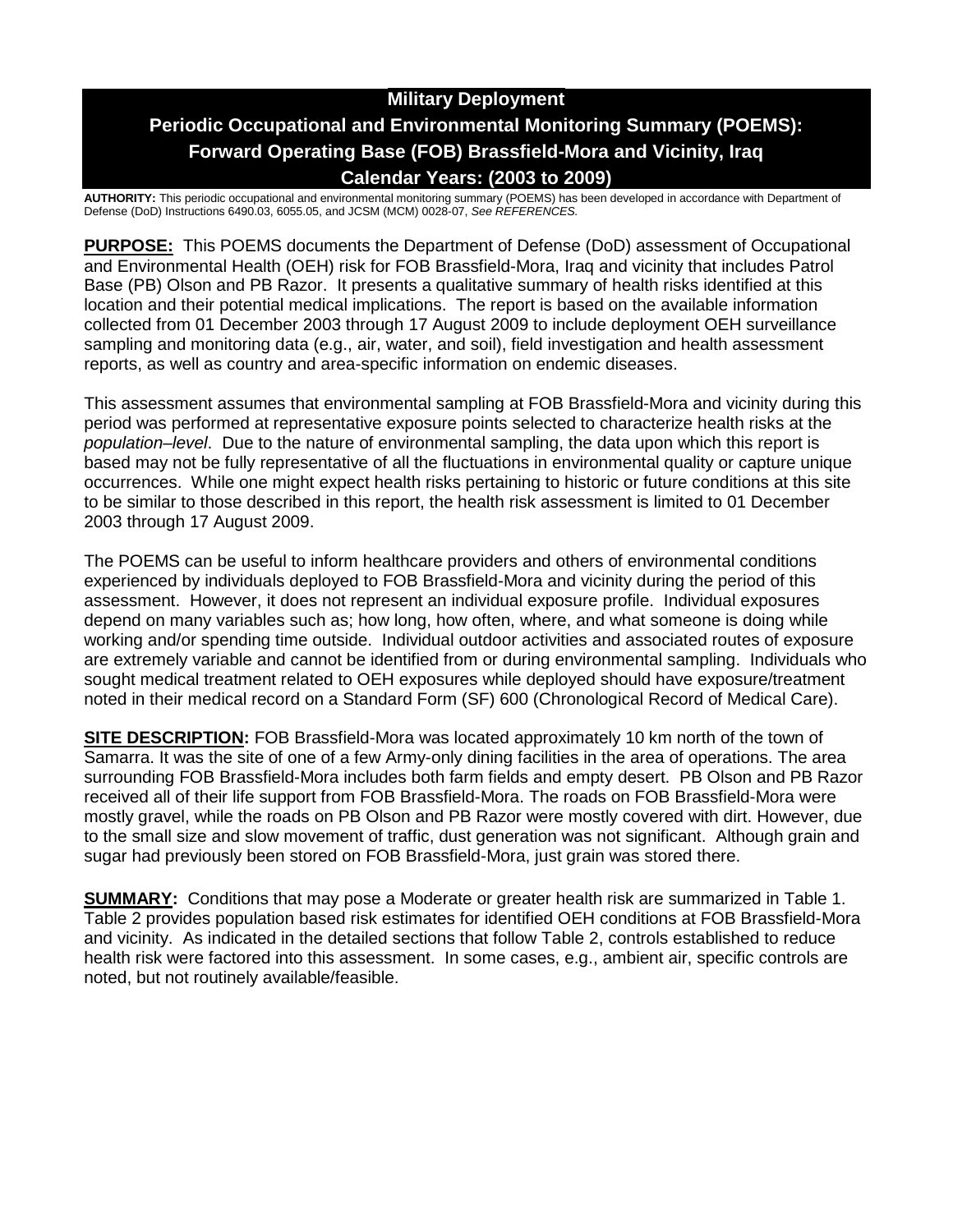## **Table 1: Summary of Occupational and Environmental Conditions with MODERATE or Greater Health Risk**

#### *Short-term health risks & medical implications:*

The following hazards may be associated with potential acute health effects in some personnel during deployment at FOB Brassfield-Mora and vicinity that includes PB Olson and PB Razor:

Inhalable coarse particulate matter less than 10 micrometers in diameter  $(PM<sub>10</sub>)$ , food/waterborne diseases (e.g., bacterial diarrhea, hepatitis A, typhoid/paratyphoid fever, diarrhea-cholera, diarrhea-protozoal, brucellosis, hepatitis E); other endemic diseases (cutaneous leishmaniasis, Crimean-Congo hemorrhagic fever, sandfly fever, typhus-miteborne, leptospirosis, schistosomiasis, Tuberculosis (TB), rabies, Q fever); and heat stress. For food/waterborne diseases (e.g., bacterial diarrhea, hepatitis A, typhoid/paratyphoid fever, diarrheacholera, diarrhea-protozoal, brucellosis, hepatitis E), if ingesting local food and water, the health effects can temporarily incapacitate personnel (diarrhea) or result in prolonged illness (hepatitis A, typhoid/paratyphoid fever, brucellosis, hepatitis E). Risks from food/waterborne diseases may have been reduced with preventive medicine controls and mitigation, which includes hepatitis A and typhoid fever vaccinations and only drinking from approved water sources in accordance with standing CENTCOM policy. For other vector-borne endemic diseases (cutaneous leishmaniasis, Crimean-Congo hemorrhagic fever, sandfly fever, typhus-miteborne), these diseases may constitute a significant risk due to exposure to biting vectors; risk reduced to 'Low' by proper wear of the treated uniform, application of repellent to exposed skin, bed net use, and appropriate chemoprophylaxis, as well as minimizing areas of standing water and other vector-breeding areas. For water contact diseases (leptospirosis, schistosomiasis), activities involving extensive contact with surface water increase risk. For respiratory diseases (TB), personnel in close-quarter conditions could have been at risk for person-to-person spread. Animal contact diseases (rabies, Q fever), pose year-round risk. For heat stress, risk can be greater during months of May through September, and greater for susceptible persons including those older than 45, of low fitness level, unacclimatized, or with underlying medical conditions. Risks from heat stress may have been reduced with preventive medicine controls, work-rest cycles, proper hydration and nutrition, and mitigation.

Air quality: For inhalable coarse particulate matter less than 10 micrometers in diameter ( $PM_{10}$ ), the PM<sub>10</sub> overall short-term risk was 'Not evaluated for 2003, 2004, 2005, and 2009; Low for 2006 and 2007; and Low to Moderate for 2008.' For inhalable fine particulate matter less than 2.5 micrometers in diameter ( $PM_{2.5}$ ), the PM2.5 overall short-term risk was 'Not evaluated for 2003-2008; and Low for 2009.' However, exposures to  $PM_{10}$  and PM<sub>2.5</sub> may vary, as conditions may vary, and may result in mild to more serious short-term health effects (e.g., eye, nose or throat and lung irritation) in some personnel while at this site, particularly exposures to high levels of dust such as during high winds or dust storms. For  $PM_{10}$  and  $PM_{2.5}$ , certain subgroups of the deployed forces (e.g., those with pre-existing asthma/cardio-pulmonary conditions) are at greatest risk of developing notable health effects. For burn pits, although the short-term risk for  $PM_{10}$  and for  $PM_{2.5}$  was not evaluated due to 'no data available,' there were burn pits utilized at or around FOB Brassfield-Mora and vicinity – see section 10.7. For burn pits, exposures may vary, and exposure to high levels of PM<sub>10</sub> and to PM<sub>2.5</sub> in the smoke may also result in mild to more serious short-term health effects (e.g., eye, nose or throat and lung irritation) in some personnel and certain subgroups while at this site. Although most short-term health effects from exposure to particulate matter and burn pit smoke should have resolved post-deployment, providers should be prepared to consider the relationship between deployment exposures and current complaints. Some individuals may have sought treatment for acute respiratory irritation during their time at FOB Brassfield-Mora and vicinity. Personnel who reported with symptoms or required treatment while at this site should have exposure and treatment noted in medical record (e.g., electronic medical record and/or on a Standard Form (SF) 600 (*Chronological Record of Medical Care*).

#### *Long-term health risks & medical implications:*

The following hazards may be associated with potential long-term health effects in some personnel during deployment at FOB Brassfield-Mora and vicinity that includes PB Olson and PB Razor:

Air quality: For inhalable fine particulate matter less than 2.5 micrometers in diameter (PM<sub>2.5</sub>), the overall longterm risk was 'Not evaluated for 2003-2008; Moderate for 2009.' Inhalable coarse particulate matter less than 10 micrometers in diameter (PM<sub>10</sub>) was not evaluated for long-term risk due to no available health guidelines. However, the area was a dusty desert environment, and conditions may have varied. In addition, for burn pits, although the long-term risk for  $PM_{10}$  and for  $PM_{2.5}$  was not evaluated due to 'no data available,' there were burn pits present at or around FOB Brassfield-Mora and vicinity, and conditions may have varied – see section 10.7.

> Page 2 of 30 Reviewed by CENTCOM SG (12 December 2013) Final Approval Date (12 October 2016)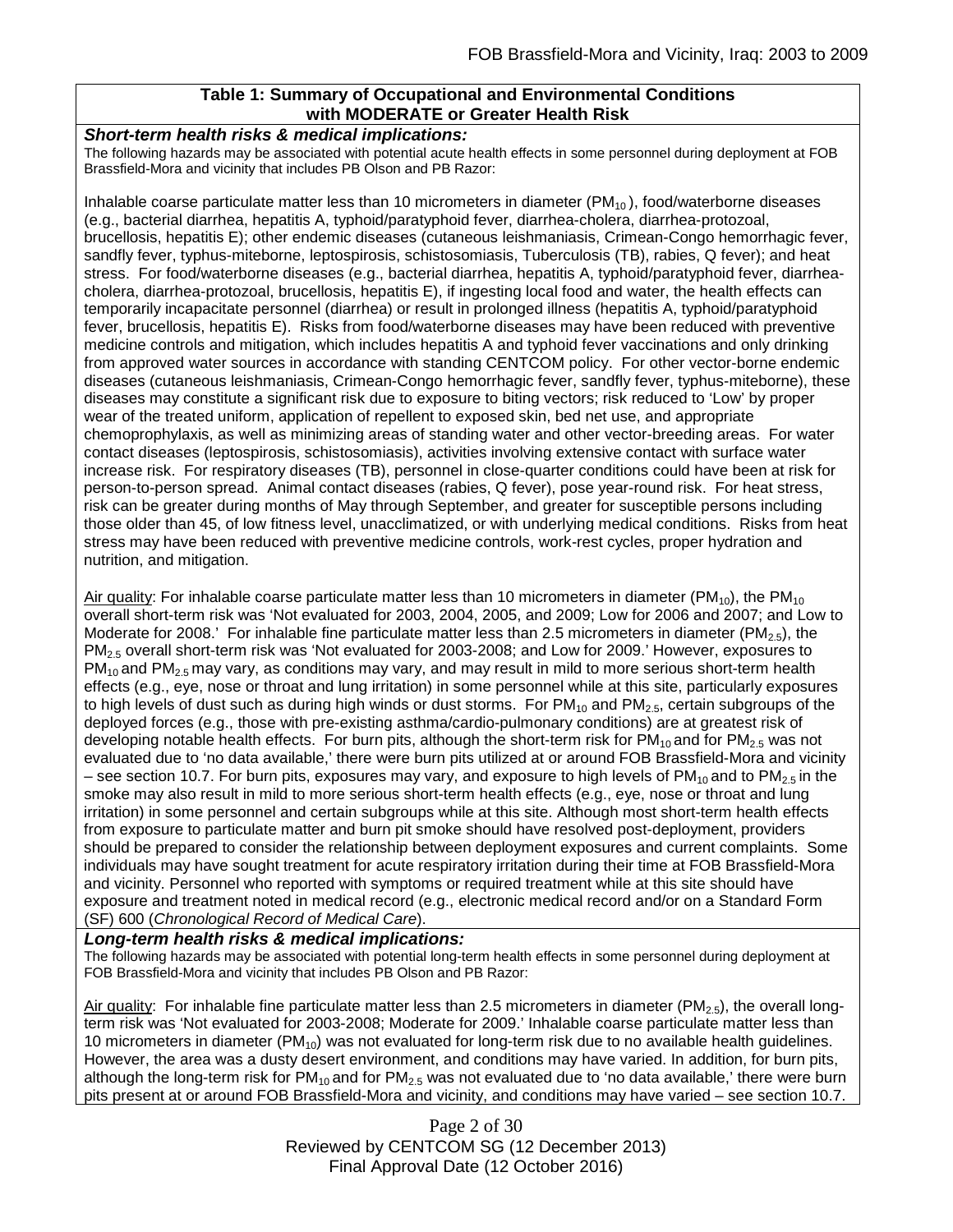For inhalational exposure to high levels of dust,  $PM_{10}$  and  $PM_{2.5}$ , such as during high winds or dust storms, and for exposure to burn pit smoke, it is considered possible that some otherwise healthy personnel who were exposed for a long-term period to dust and particulate matter could develop certain health conditions (e.g., reduced lung function, cardiopulmonary disease). Personnel with a history of asthma or cardiopulmonary disease could potentially be more likely to develop such chronic health conditions. While the dust and particulate matter exposures and exposures to burn pits are acknowledged, at this time there were no specific recommended, post-deployment medical surveillance evaluations or treatments. Providers should still consider overall individual health status (e.g., any underlying conditions/susceptibilities) and any potential unique individual exposures (such as burn pits/barrels, incinerators, occupational or specific personal dosimeter data) when assessing individual concerns. Certain individuals may need to be followed/evaluated for specific occupational exposures/injuries (e.g., annual audiograms as part of the medical surveillance for those enrolled in the Hearing Conservation Program; and personnel covered by Respiratory Protection Program and/or Hazardous Waste/Emergency Responders Medical Surveillance).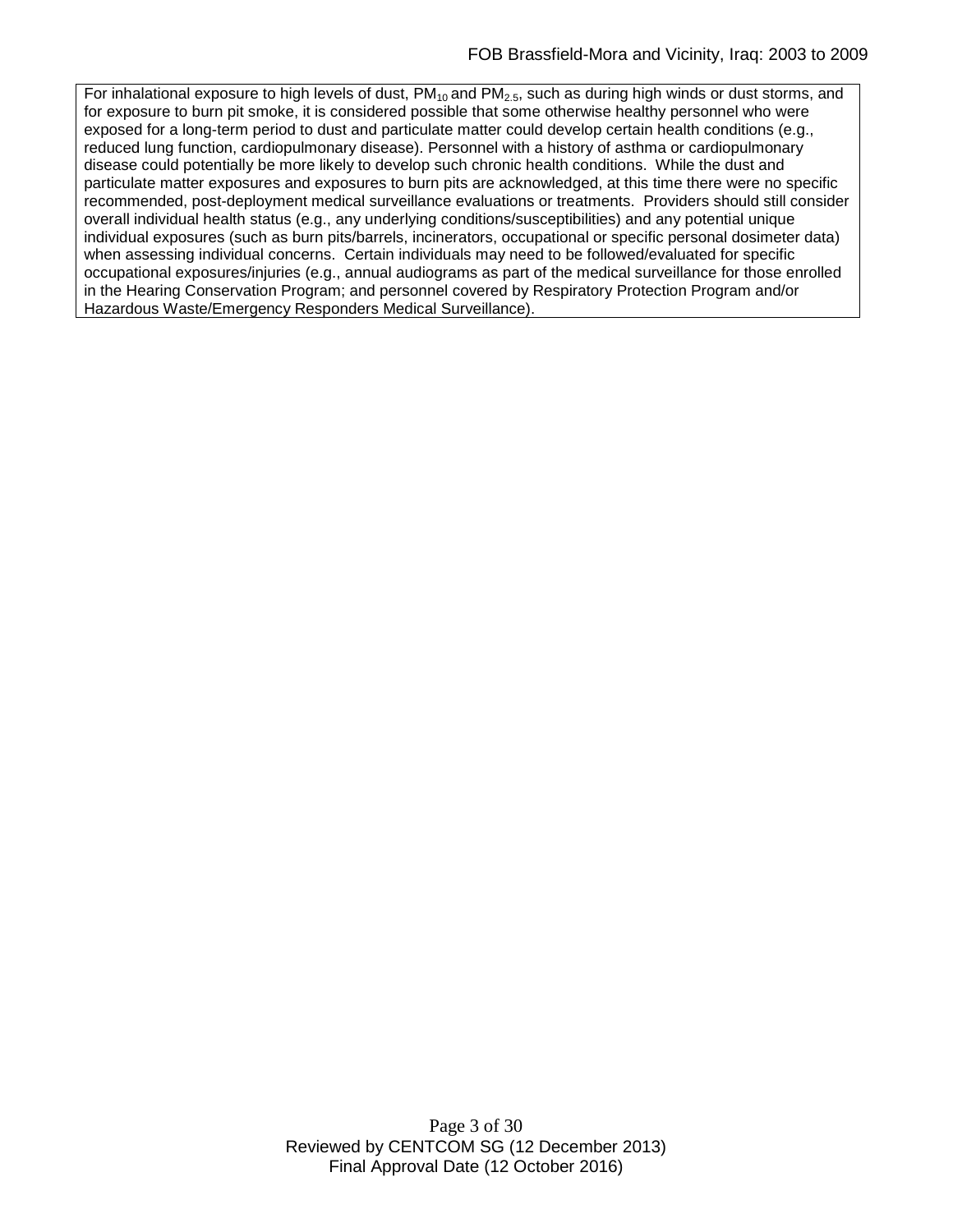#### **Source of Identified Unmitigated Health Risk Estimate<sup>4</sup> Control Measures Control Measures Implemented Residual Health Risk Estimate<sup>4</sup> AIR** Particulate matter less than 10 micrometers in diameter  $(PM_{10})$ Short-term: Low for overall 2003-2009. A majority of the time mild acute (short term) health effects are anticipated; certain peak levels may produce mild eye, nose, or throat irritation in some personnel and pre-existing health conditions (e.g., asthma, or cardiopulmonary diseases) may be exacerbated. Low to Moderate for 2008 particularly, Daily levels vary, acute health effects (e.g., upper respiratory tract irritation) more pronounced during peak days. More serious effects are possible in susceptible persons (e.g., those with asthma/existing respiratory diseases). Limiting strenuous physical activities when air quality is especially poor; and actions such as closing tent flaps, windows, and doors. Short-term: Low for 2003-2009. A majority of the time mild acute (short term) health effects are anticipated; certain peak levels may produce mild eye, nose, or throat irritation in some personnel and pre-existing health conditions (e.g., asthma, or cardiopulmonary diseases) may be exacerbated. Long-term: No health guidelines Long-term: No health guidelines Long-term: No health guidelines Particulate matter less than 2.5 micrometers in diameter  $(PM_{2.5})$ Short-term: Low for overall 2003-2009. A majority of the time mild acute (short term) health effects are anticipated; certain peak levels may produce mild eye, nose, or throat irritation in some personnel and pre-existing health conditions (e.g., asthma, or cardiopulmonary diseases) may be exacerbated. Limiting strenuous physical activities when air quality is especially poor; and actions such as closing tent flaps, windows, and doors. Short-term: Low for 2003-2009. A majority of the time mild acute (short term) health effects are anticipated; certain peak levels may produce mild eye, nose, or throat irritation in some personnel and pre-existing health conditions (e.g., asthma, or cardiopulmonary diseases) may be exacerbated. Long-term: Moderate for overall 2003- 2009. Development of chronic health conditions could occur in generally healthy troops. Those with history of asthma or cardiopulmonary disease are at particular risk. Long-term: Low for 2003-2009. A small percentage of personnel may be at increased risk for developing chronic conditions. Particularly those more susceptible to acute effects (e.g., those with asthma/existing respiratory diseases). Metals Short-term: None identified Short-term: None identified Long-term: None identified **Long-term: None identified** Long-term: None identified Volatile Organic Compounds (VOC) Short-term: None identified for overall 2003-2009. Short-term: None identified for overall 2003-2009. Long-term: None identified for overall 2003-2009. Long-term: None identified for overall 2003-2009. **SOIL** Metals Short-term: Not an identified source of health risk. Short-term: Not an identified source of health risk. Long-term: None identified for overall 2003-2009. Long-term: None identified for overall 2003-2009. Organic Compounds Short-term: Not an identified source of health risk. Short-term: Not an identified source of health risk. Long-term: None identified for overall 2003-2009. Long-term: None identified for overall 2003-2009. Inorganic Compounds Short-term: Not an identified source of health risk. Short-term: Not an identified source of health risk. Long-term: None identified for overall 2003-2009. Long-term: None identified for overall 2003-2009.

### **Table 2. Population-Based Health Risk Estimates - FOB Brassfield-Mora and vicinity that includes PB Olson and PB Razor 1, 2**

Page 4 of 30 Reviewed by CENTCOM SG (12 December 2013) Final Approval Date (12 October 2016)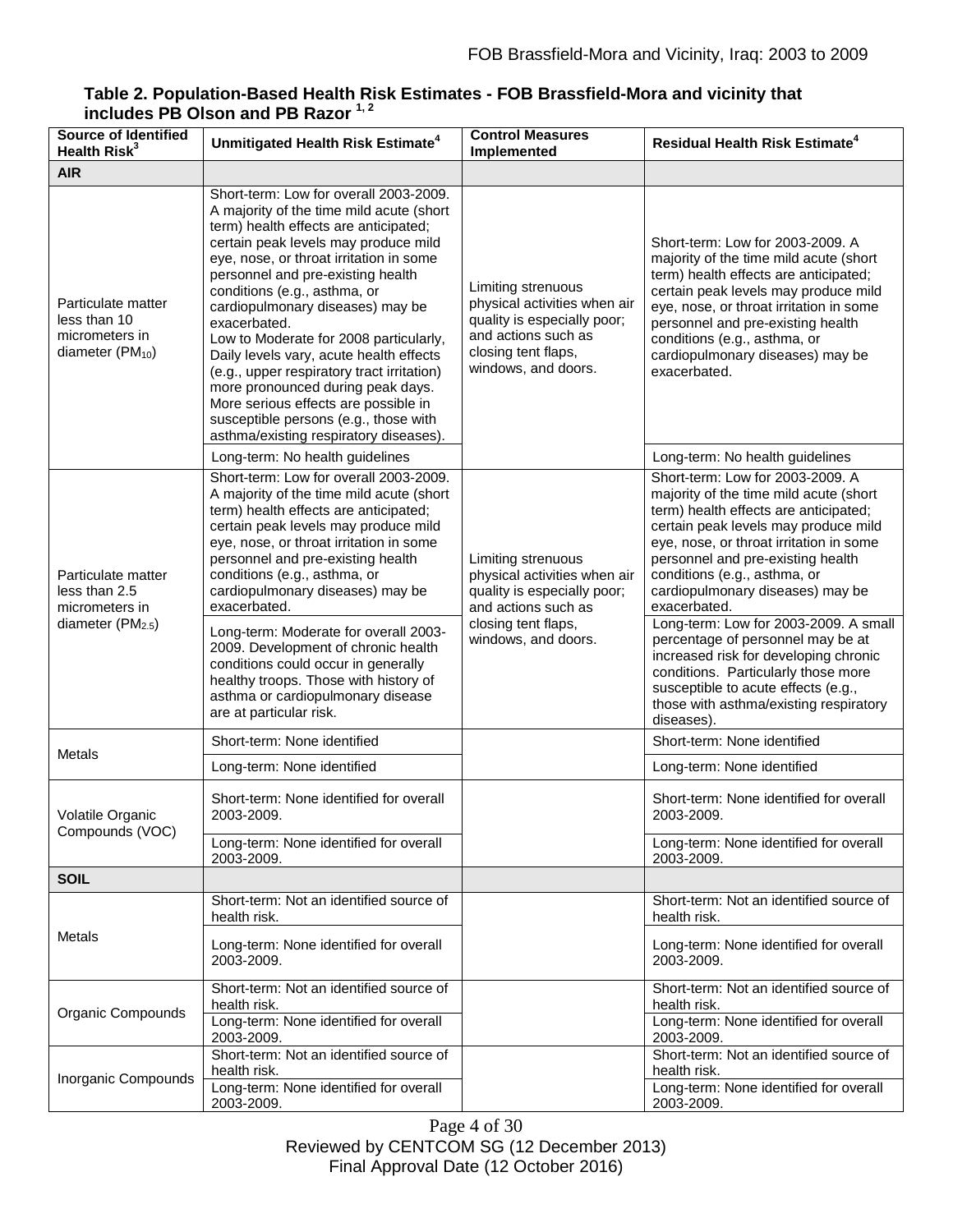| <b>Source of Identified</b><br>Health Risk <sup>3</sup>          | Unmitigated Health Risk Estimate <sup>4</sup>                                                                                                                                                                                                                                                                                                                                         | <b>Control Measures</b><br>Implemented                                                                                                                                                                                                      | <b>Residual Health Risk Estimate<sup>4</sup></b>               |
|------------------------------------------------------------------|---------------------------------------------------------------------------------------------------------------------------------------------------------------------------------------------------------------------------------------------------------------------------------------------------------------------------------------------------------------------------------------|---------------------------------------------------------------------------------------------------------------------------------------------------------------------------------------------------------------------------------------------|----------------------------------------------------------------|
| <b>WATER</b>                                                     |                                                                                                                                                                                                                                                                                                                                                                                       |                                                                                                                                                                                                                                             |                                                                |
| <b>Consumed Water</b><br>(Water Used for<br>Drinking)            | Short-term: None identified for overall<br>2003-2009.                                                                                                                                                                                                                                                                                                                                 | U.S. Army Public Health<br>Command (USAPHC)<br>former U.S. Army<br><b>Veterinary Command</b>                                                                                                                                                | Short-term: None identified for overall<br>2003-2009.          |
|                                                                  | Long-term: None identified for overall<br>2003-2009.                                                                                                                                                                                                                                                                                                                                  | (VETCOM) approved<br>bottled water and potable<br>water only from approved<br>water sources                                                                                                                                                 | Long-term: None identified for overall<br>2003-2009.           |
| Water for Other<br>Purposes                                      | Short-term: None identified for overall<br>2003-2009.                                                                                                                                                                                                                                                                                                                                 | Water treated in<br>accordance with<br>standards applicable to its<br>intended use                                                                                                                                                          | Short-term: None identified for overall<br>2003-2009.          |
|                                                                  | Long-term: None identified for overall<br>2003-2009.                                                                                                                                                                                                                                                                                                                                  |                                                                                                                                                                                                                                             | Long-term: None identified for overall<br>2003-2009.           |
| <b>ENDEMIC DISEASE</b>                                           |                                                                                                                                                                                                                                                                                                                                                                                       |                                                                                                                                                                                                                                             |                                                                |
| Food<br>borne/Waterborne<br>(e.g., diarrhea-<br>bacteriological) | Short-term: Variable, (bacterial<br>diarrhea, hepatitis A, typhoid fever) to<br>Moderate (diarrhea-cholera, diarrhea-<br>protozoal, brucellosis and hepatitis E).<br>If local food/water were consumed, the<br>health effects can temporarily<br>incapacitate personnel (diarrhea) or<br>result in prolonged illness (Hepatitis A,<br>Typhoid fever, Brucellosis, Hepatitis<br>$E$ ). | Preventive measures<br>include Hepatitis A and<br>Typhoid fever vaccination<br>and consumption of food<br>and water only from<br>approved sources.                                                                                          | Short-term: Low to none                                        |
|                                                                  | Long-term: none identified                                                                                                                                                                                                                                                                                                                                                            |                                                                                                                                                                                                                                             | Long-term: No data available                                   |
| Arthropod Vector<br><b>Borne</b>                                 | Short-term: Variable, Moderate for<br>leishmaniasis-cutaneous, Crimean-<br>Congo hemorrhagic fever, sandfly<br>fever and typhus-miteborne; Low for<br>West Nile fever, and Plague.                                                                                                                                                                                                    | Preventive measures<br>include proper wear of<br>treated uniform,<br>application of repellent to<br>exposed skin, and bed net                                                                                                               | Short-term: Low                                                |
|                                                                  | Long-term: Low (Leishmaniasis-<br>visceral infection)                                                                                                                                                                                                                                                                                                                                 | use, minimizing areas of<br>standing water and<br>appropriate<br>chemoprophylaxis.                                                                                                                                                          | Long-term: No data available                                   |
| Water-Contact (e.g.                                              | Short-term: Moderate for leptospirosis<br>and schistosomiasis.                                                                                                                                                                                                                                                                                                                        | Recreational swimming in<br>surface waters not likely in<br>this area of Iraq during<br>this time period                                                                                                                                    | Short-term: Moderate for leptospirosis<br>and schistosomiasis. |
| wading, swimming)                                                | Long-term: No data available                                                                                                                                                                                                                                                                                                                                                          |                                                                                                                                                                                                                                             | Long-term: No data available                                   |
| Respiratory                                                      | Short-term: Variable; Moderate for<br>tuberculosis (TB) to Low for<br>meningococcal meningitis.                                                                                                                                                                                                                                                                                       | Providing adequate living<br>and work space; medical<br>screening; vaccination                                                                                                                                                              | Short-term: Low                                                |
|                                                                  | Long-term: No data available                                                                                                                                                                                                                                                                                                                                                          |                                                                                                                                                                                                                                             | Long-term: No data available                                   |
| <b>Animal Contact</b>                                            | Short-term: Variable; Moderate for<br>rabies and Q-fever, and Low for<br>Anthrax and H5N1 avian influenza.                                                                                                                                                                                                                                                                            | Prohibiting contact with,<br>adoption, or feeding of<br>feral animals IAW U.S.<br><b>Central Command</b><br>(CENTCOM) General<br>Order (GO) 1B. Risks are<br>further reduced in the<br>event of assessed contact<br>by prompt post-exposure | Short-term: No data available                                  |
|                                                                  | Long-term: Low (Rabies)                                                                                                                                                                                                                                                                                                                                                               | rabies prophylaxis IAW<br>The Center for Disease<br>Control's (CDC) Advisory<br>Committee on<br><b>Immunization Practices</b><br>guidance.                                                                                                  | Long-term: No data available                                   |
| <b>VENOMOUS</b><br><b>ANIMAL/</b><br><b>INSECTS</b>              |                                                                                                                                                                                                                                                                                                                                                                                       |                                                                                                                                                                                                                                             |                                                                |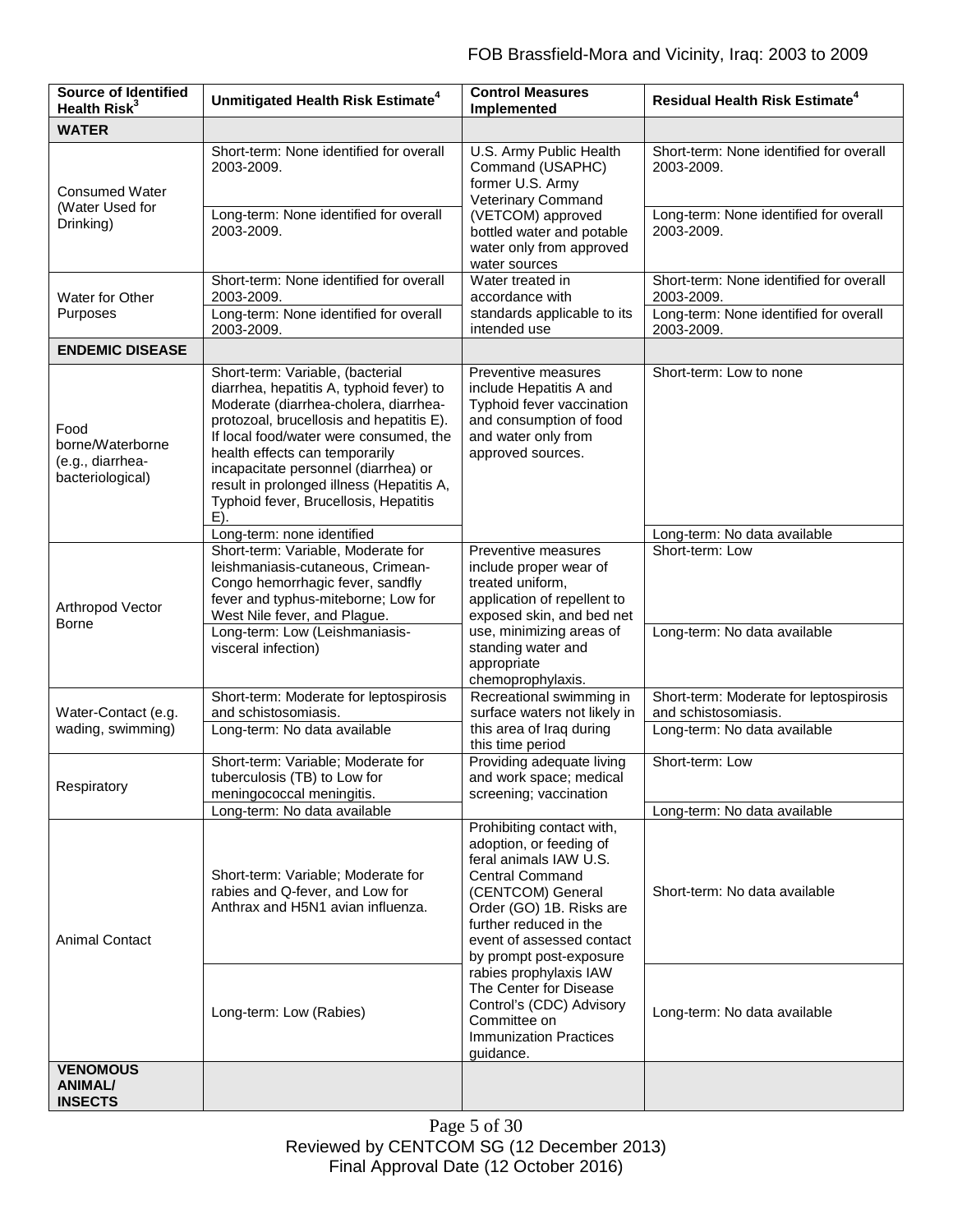| <b>Source of Identified</b><br>Health Risk <sup>3</sup> | Unmitigated Health Risk Estimate <sup>4</sup>                                                                                                                                                                                                                                                                                                                                                                               | <b>Control Measures</b><br>Implemented                                                                                                                                                                                                                                                                                                                                                | <b>Residual Health Risk Estimate<sup>4</sup></b>                                                                                                                                                                                                                                                                                                                                                                                                 |
|---------------------------------------------------------|-----------------------------------------------------------------------------------------------------------------------------------------------------------------------------------------------------------------------------------------------------------------------------------------------------------------------------------------------------------------------------------------------------------------------------|---------------------------------------------------------------------------------------------------------------------------------------------------------------------------------------------------------------------------------------------------------------------------------------------------------------------------------------------------------------------------------------|--------------------------------------------------------------------------------------------------------------------------------------------------------------------------------------------------------------------------------------------------------------------------------------------------------------------------------------------------------------------------------------------------------------------------------------------------|
| Snakes, scorpions,<br>and spiders                       | Short-term: Low; If encountered,<br>effects of venom vary with species<br>from mild localized swelling to<br>potentially lethal effects.                                                                                                                                                                                                                                                                                    | Risk reduced by avoiding<br>contact, proper wear of<br>uniform (especially<br>footwear), and proper and<br>timely treatment.                                                                                                                                                                                                                                                          | Short-term: Low; If encountered,<br>effects of venom vary with species<br>from mild localized swelling to<br>potentially lethal effects.                                                                                                                                                                                                                                                                                                         |
|                                                         | Long-term: No data available                                                                                                                                                                                                                                                                                                                                                                                                |                                                                                                                                                                                                                                                                                                                                                                                       | Long-term: No data available                                                                                                                                                                                                                                                                                                                                                                                                                     |
| <b>HEAT/COLD</b><br><b>STRESS</b>                       |                                                                                                                                                                                                                                                                                                                                                                                                                             |                                                                                                                                                                                                                                                                                                                                                                                       |                                                                                                                                                                                                                                                                                                                                                                                                                                                  |
| Heat                                                    | Short-term: Variable; Risk of heat<br>injury is Extremely High for June -<br>September, High for May, and Low for<br>all other months.<br>Long-term: Low, The long-term risk<br>was Low. However, the risk may be<br>greater to certain susceptible persons-<br>those older (i.e., greater than 45<br>years), in lesser physical shape, or<br>with underlying medical/health<br>conditions.<br>Short-term: Low risk of cold | Work-rest cycles, proper<br>hydration and nutrition,<br>and Wet Bulb Globe<br>Temperature (WBGT)<br>monitoring.<br>Risks from cold stress                                                                                                                                                                                                                                             | Short-term: Variable; Risk of heat<br>injury in unacclimatized or susceptible<br>personnel could be High for May -<br>October, and Low for all other months.<br>Long-term: Low, The long-term risk is<br>Low. However, the risk may be<br>greater to certain susceptible persons-<br>those older (i.e., greater than 45<br>years), in lesser physical shape, or<br>with underlying medical/health<br>conditions.<br>Short-term: Low risk of cold |
| Cold                                                    | stress/injury.<br>Long-term: Low; Long-term health<br>implications from cold injuries are rare<br>but can occur, especially from more<br>serious injuries such as frost bite.                                                                                                                                                                                                                                               | reduced with protective<br>measures such as use of<br>the buddy system, limiting<br>exposure during cold<br>weather, proper hydration<br>and nutrition, and proper<br>wear of issued protective<br>clothing.                                                                                                                                                                          | stress/injury.<br>Long-term: Low; Long-term health<br>implications from cold injuries are rare<br>but can occur, especially from more<br>serious injuries such as frost bite.                                                                                                                                                                                                                                                                    |
| <b>UNIQUE/INCIDENTS</b><br><b>/CONCERNS</b>             |                                                                                                                                                                                                                                                                                                                                                                                                                             |                                                                                                                                                                                                                                                                                                                                                                                       |                                                                                                                                                                                                                                                                                                                                                                                                                                                  |
| <b>Burn Pits</b>                                        | For particulate matter (PM <sub>10</sub> and<br>$PM_{2.5}$ ).<br>Short-term: No data available<br>Long-term: No data available<br>For Volatile Organic Compounds                                                                                                                                                                                                                                                            | Risks reduced by limiting<br>strenuous physical<br>activities when air quality<br>was especially poor; and<br>action such as closing tent<br>flaps, windows, and doors.<br>Other control measures<br>included locating burn pits<br>downwind of prevailing<br>winds, increased distance<br>from troop populations,<br>and improved waste<br>segregation and<br>management techniques. | For particulate matters (PM <sub>10</sub> and<br>$PM_{2.5}$ ).<br>Short-term: No data available<br>Long-term: No data available<br>For Volatile Organic Compounds                                                                                                                                                                                                                                                                                |
|                                                         | $(VOC)$ ,<br>Short-term and long-term: none<br>identified for overall 2003-2009                                                                                                                                                                                                                                                                                                                                             |                                                                                                                                                                                                                                                                                                                                                                                       | $(VOC)$ ,<br>Short-term and long-term: none<br>identified for overall 2003-2009                                                                                                                                                                                                                                                                                                                                                                  |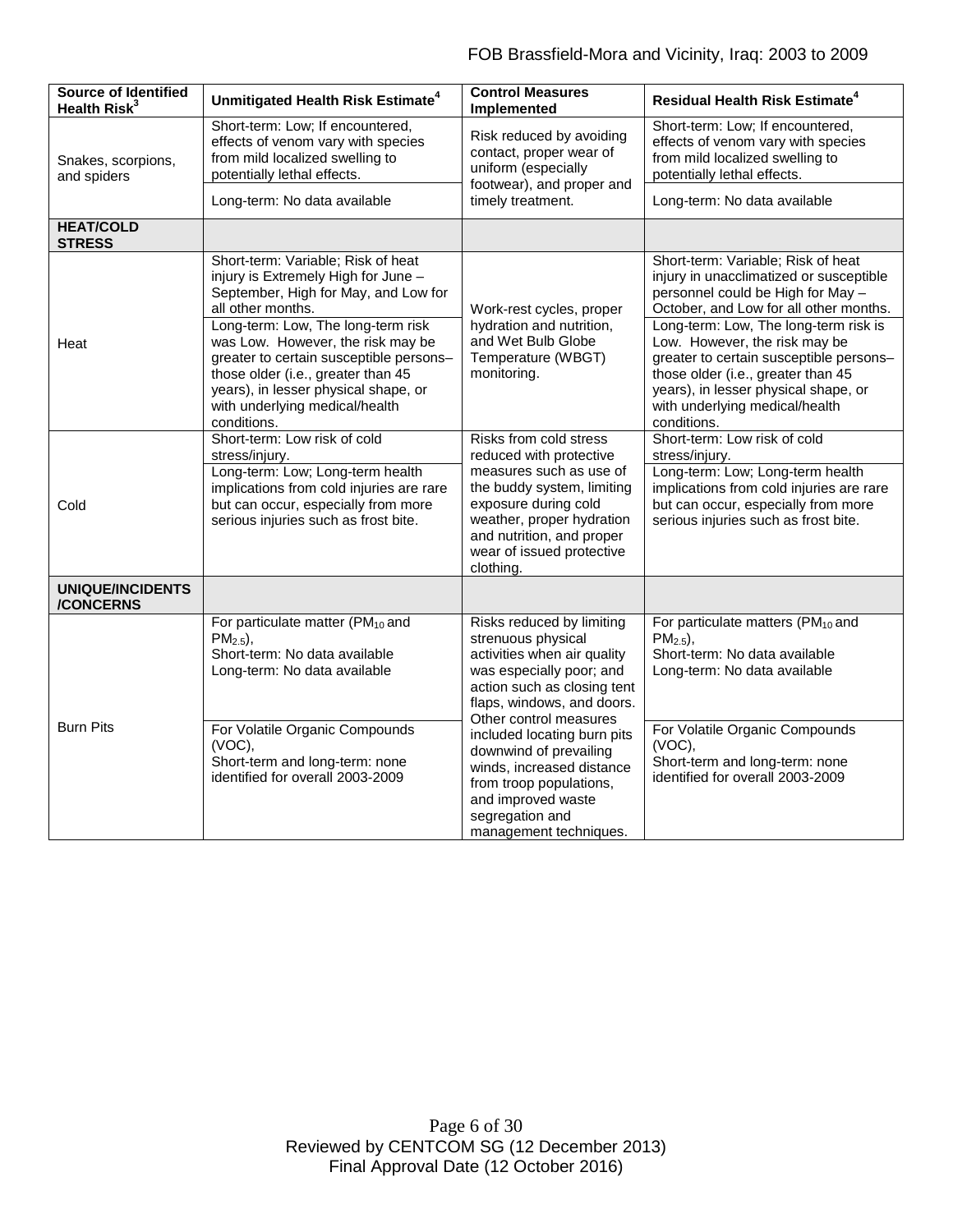| <b>Source of Identified</b><br><b>Health Risk</b> | Unmitigated Health Risk Estimate <sup>+</sup> | <b>Control Measures</b><br><b>Implemented</b> | <b>Residual Health Risk Estimate<sup>4</sup></b> |
|---------------------------------------------------|-----------------------------------------------|-----------------------------------------------|--------------------------------------------------|
|                                                   |                                               |                                               |                                                  |

<sup>1</sup>This Summary Table provides a qualitative estimate of population-based short- and long-term health risks associated with the occupational environment conditions at FOB Brassfield-Mora and vicinity that includes PB Olson and PB Razor. It does not represent an individual exposure profile. Actual individual exposures and health effects depend on many variables. For example, while a chemical may have been present in the environment, if a person did not inhale, ingest, or contact a specific dose of the chemical for adequate duration and frequency, then there may have been no health risk. Alternatively, a person at a specific location may have experienced a unique exposure which could result in a significant individual exposure. Any such person seeking medical care should have their specific exposure documented in an SF600.

<sup>2</sup> This assessment is based on specific environmental sampling data and reports obtained from 01 December 2003 through 17 August 2009. Sampling locations are assumed to be representative of exposure points for the camp population but may not reflect all the fluctuations in environmental quality or capture unique exposure incidents.

<sup>3</sup>This Summary Table is organized by major categories of identified sources of health risk. It only lists those sub-categories specifically identified and addressed at FOB Brassfield-Mora and vicinity. The health risks are presented as Low, Moderate, High or Extremely High for both acute and chronic health effects. The health risk level is based on an assessment of both the potential severity of the health effects that could be caused and probability of the exposure that would produce such health effects. Details can be obtained from the APHC/ U.S. Army Institute of Public Health AIPH. Where applicable, "None Identified" is used when though a potential exposure is identified, and no health risks of either a specific acute or chronic health effects are determined. More detailed descriptions of OEH exposures that are evaluated but determined to pose no health risk are discussed in the following sections of this report.

<sup>4</sup>Health risks in this Summary Table are based on quantitative surveillance thresholds (e.g. endemic disease rates; host/vector/pathogen surveillance) or screening levels, e.g. Military Exposure Guidelines (MEGs) for chemicals*.* Some previous assessment reports may provide slightly inconsistent health risk estimates because quantitative criteria such as MEGs may have changed since the samples were originally evaluated and/or because this assessment makes use of all historic site data while previous reports may have only been based on a select few samples.

## **1 Discussion of Health Risks at FOB Brassfield-Mora and vicinity, Iraq by Source**

The following sections provide additional information about the OEH conditions summarized above. All risk assessments were performed using the methodology described in the U.S. Army Public Health Command Technical Guide 230, *Environmental Health Risk Assessment and Chemical Exposure Guidelines for Deployed Military Personnel* (USAPHC TG 230, reference 9). All OEH risk estimates represent residual risk after accounting for preventive controls in place. Occupational exposures and exposures to endemic diseases are greatly reduced by preventive measures. For environmental exposures related to airborne dust, there are limited preventive measures available, and available measures have little efficacy in reducing exposure to ambient conditions.

# **2 Air**

#### 2.1 Site-Specific Sources Identified

FOB Brassfield-Mora and vicinity was situated in a dusty semi-arid desert environment. Inhalational exposure to high levels of dust and particulate matter, such as during high winds or dust storms, may result in mild to more serious short-term health effects (e.g., eye, nose or throat and lung irritation) in some personnel. Additionally, certain subgroups of the deployed forces (e.g., those with pre-existing asthma/cardio pulmonary conditions) are at greatest risk of developing notable health effects.

#### 2.2 Particulate matter

Particulate matter (PM) is a complex mixture of extremely small particles suspended in the air. The PM includes solid particles and liquid droplets emitted directly into the air by sources such as: power plants, motor vehicles, aircraft, generators, construction activities, fires, and natural windblown dust. The PM can include sand, soil, metals, volatile organic compounds (VOC), allergens, and other compounds such as nitrates or sulfates that are formed by condensation or transformation of combustion exhaust. The PM composition and particle size vary considerably depending on the source. Generally, PM of health concern is divided into two fractions:  $PM_{10}$ , which includes coarse particles with a diameter of 10 micrometers or less, and fine particles less than 2.5 micrometers  $(PM_{2.5})$ , which can reach the deepest regions of the lungs when inhaled. Exposure to excessive PM is linked to a variety of potential health effects.

> Page 7 of 30 Reviewed by CENTCOM SG (12 December 2013) Final Approval Date (12 October 2016)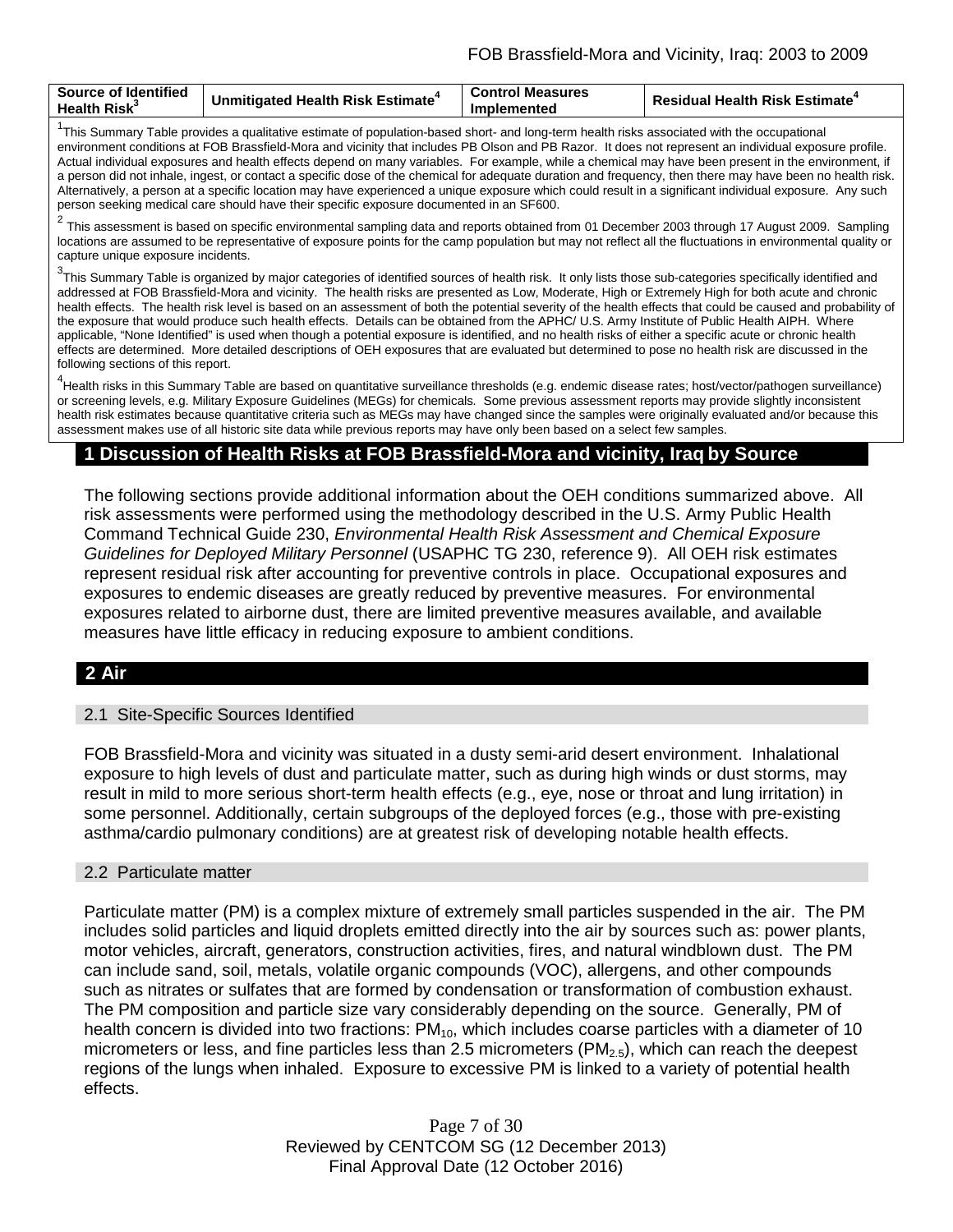Long-term PM<sub>10</sub> MEG (µg/m<sup>3</sup>):

## 2.3 Particulate matter, less than 10 micrometers ( $PM_{10}$ )

## 2.3.1 Exposure Guidelines:

Short Term (24-hour)  $PM_{10}$  (micrograms per cubic meter, μg/m<sup>3</sup>):

- Negligible MEG = 250 **•** Not defined and not available.
- Marginal MEG  $=$  420
- Critical MEG = 600

2.3.2 Sample data/Notes:

While a Deployment Particulate Sampler (DPS) was primarily used to collect  $PM_{10}$  samples from 2006 to 2008, another air sampler, the Mini-Vol, was also used to sample  $PM_{10}$  in 2006 and 2007. No valid PM<sub>10</sub> samples were collected in 2003, 2004, 2005, and 2009.

In 2006: Two  $PM_{10}$  samples were collected with the DPS at FOB Brassfield-Mora with a range of 24hour PM<sub>10</sub> concentrations of 191 µg/m<sup>3</sup> – 221 µg/m<sup>3</sup> and an average concentration of 208 µg/m<sup>3</sup>. A total of nine PM<sub>10</sub> samples were collected with the Mini-Vol at all sites (n=5 at FOB Brassfield-Mora, n=2 at PB Olson, and n=2 at PB Razor) with a range of 24-hour PM<sub>10</sub> concentrations of 52  $\mu q/m^3 - 303 \mu q/m^3$ and an average concentration of 146  $\mu$ g/m<sup>3</sup>.

In 2007: Four  $PM_{10}$  samples were collected with the DPS at FOB Brassfield-Mora ( $n=2$ ) and PB Olson  $\frac{1}{2}$  with a range of 24-hour PM<sub>10</sub> concentrations of 56 µg/m<sup>3</sup> – 292 µg/m<sup>3</sup> and an average concentration of 149 μg/m<sup>3</sup>. A total of seven PM<sub>10</sub> samples were collected with the Mini-Vol at FOB Brassfield-Mora (n=6) and PB Olson (n=1) with a range of 24-hour PM<sub>10</sub> concentrations of 41  $\mu$ g/m<sup>3</sup> – 334  $\mu$ g/m<sup>3</sup> and an average concentration of 142  $\mu$ g/m<sup>3</sup>.

In 2008: Seven PM<sub>10</sub> samples were collected with the DPS at FOB Brassfield-Mora with a range of 24hour PM<sub>10</sub> concentrations of 73 μg/m<sup>3</sup> – 680 μg/m<sup>3</sup> and an average concentration of 309 μg/m<sup>3</sup>.

The overall range of 24-hour  $PM_{10}$  concentrations measured with DPS and Mini-Vol (n=29) at FOB Brassfield-Mora and vicinity from 2003 to 2009 was 41-680  $\mu$ g/m<sup>3</sup> and the average concentration was 189  $\mu$ g/m<sup>3</sup>.

2.3.3 Short-term health risks:

## **Not evaluated for 2003, 2004, 2005 and 2009 due to a lack of sampling data.**

**Low for 2006:** The short-term PM<sub>10</sub> health risk assessment is Low based on average and peak PM<sub>10</sub> sample concentrations and the likelihood of exposure at these hazard severity levels. A low health risk suggests few, if any, personnel will be affected with little or no effect on mission capabilities (Reference 9, Table 3-2). Daily average health risk levels for  $PM_{10}$  show no hazard for 89% and low health risk for 11% of the time. Confidence in the short-term  $PM_{10}$  health risk assessment is low (Reference 9, Table 3-6).

The hazard severity for average  $PM_{10}$  concentrations and the hazard severity for peak  $PM_{10}$ concentrations in samples were negligible. During exposures at this hazard severity level, a few personnel may experience notable eye, nose, and throat irritation; most personnel will experience only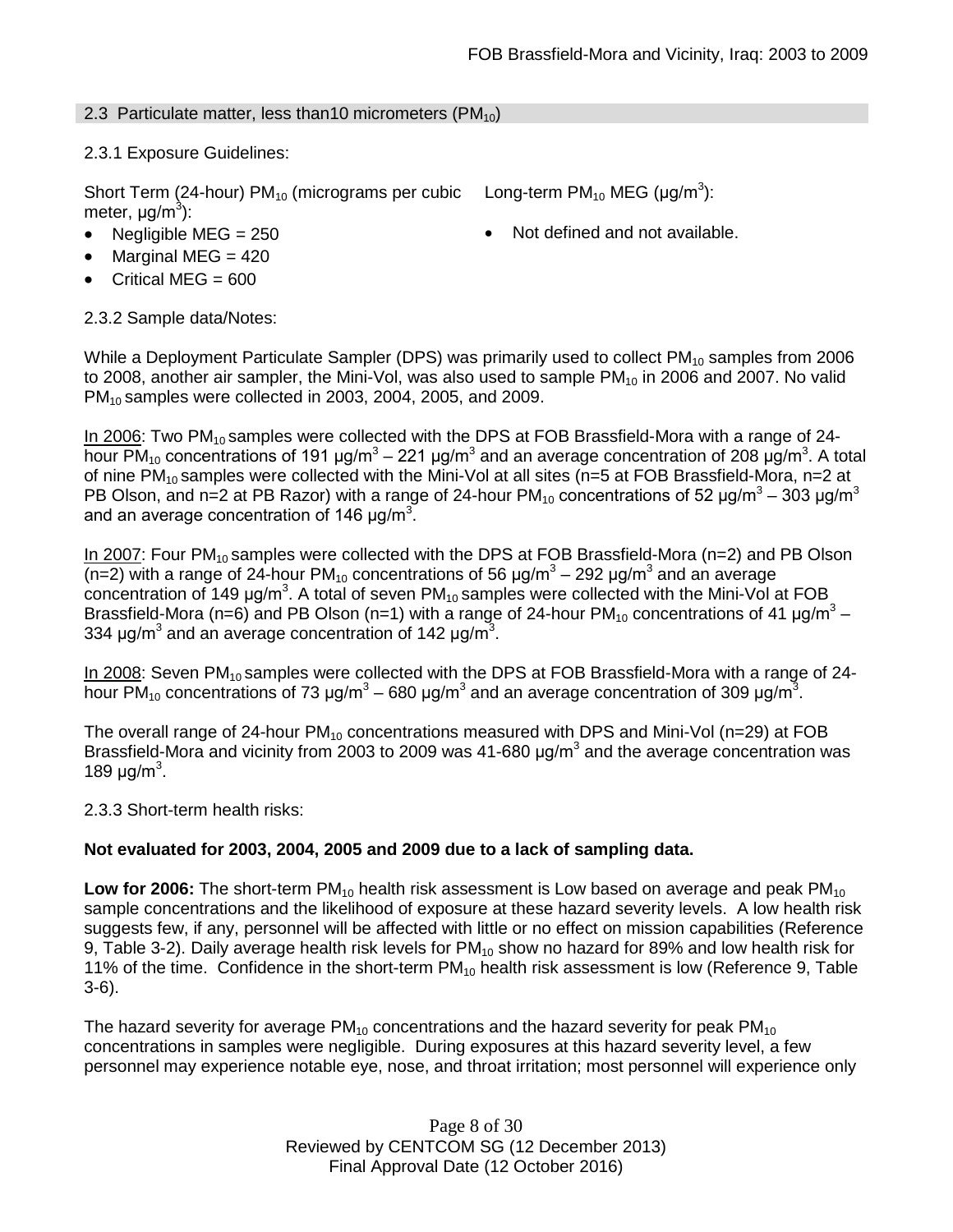mild effects. Pre-existing health conditions (e.g., asthma or cardiopulmonary diseases) may be exacerbated (Reference 9, Table 3-10).

**Low for 2007:** The short-term PM<sub>10</sub> health risk assessment is Low based on average and peak PM<sub>10</sub> sample concentrations and the likelihood of exposure at these hazard severity levels. A low health risk suggests few, if any, personnel will be affected with little or no effect on mission capabilities (Reference 9, Table 3-2). Daily average health risk levels for  $PM_{10}$  show no hazard for 82% and low health risk for 18% of the time. Confidence in the short-term  $PM_{10}$  health risk assessment is low (Reference 9, Table 3-6).

The hazard severity for average  $PM_{10}$  concentrations and the hazard severity for peak  $PM_{10}$ concentrations in samples were negligible. During exposures at this hazard severity level, a few personnel may experience notable eye, nose, and throat irritation; most personnel will experience only mild effects. Pre-existing health conditions (e.g., asthma or cardiopulmonary diseases) may be exacerbated (Reference 9, Table 3-10).

Low to Moderate for 2008: The short-term PM<sub>10</sub> health risk assessment is Low based on average  $PM_{10}$  sample concentrations and the likelihood of exposure at these hazard severity levels, and Moderate based on peak  $PM_{10}$  sample concentrations and the likelihood of exposure at these hazard severity levels. A low health risk suggests few, if any, personnel will be affected with little or no effect on mission capabilities, while a moderate health risk expects degraded mission capabilities in terms of the required mission standard and will result in reduced mission capability if hazards occurring during the mission (Reference 9, Table 3-2). Daily average health risk levels for  $PM_{10}$  show no hazard for 57%, low health risk for 29%, and moderate health risk for 14% of the time. Confidence in the short-term PM<sub>10</sub> health risk assessment is low (Reference 9, Table 3-6).

The hazard severity for average  $PM_{10}$  concentrations was negligible. During exposures at this hazard severity level, a few personnel may experience notable eye, nose, and throat irritation; most personnel will experience only mild effects. Pre-existing health conditions (e.g., asthma or cardiopulmonary diseases) may be exacerbated (Reference 9, Table 3-10).

The hazard severity for peak  $PM_{10}$  concentrations was critical. At this severity level, most if not all personnel will experience very notable eye, nose, and throat irritation and respiratory effects. Visual acuity is impaired, as is overall aerobic capacity. Some personnel will not be able to perform assigned duties. Some lost-duty days are expected. Those with a history of asthma or cardiopulmonary disease will experience more severe symptoms. Conditions may also result in adverse, non-health related material/logistical impacts (Reference 9, Table 3-10).

**None to Low for 2003-2009:** Although the short-term PM<sub>10</sub> health risk assessments for years of 2003, 2004, 2005 and 2009 are not evaluated due to a lack of sampling data, the overall short-term  $PM_{10}$ health risk assessment for FOB Brassfield-Mora and vicinity from 2003 to 2009 is None based on the average valid  $PM_{10}$  sample concentrations and the likelihood of exposure at these hazard severity levels, and Low based on the peak valid  $PM_{10}$  sample concentration and the likelihood of exposure at these hazard severity levels. A low health risk suggests few, if any, personnel will be affected with little or no effect on mission capabilities (Reference 9, Table 3-2). Confidence in the short-term  $PM_{10}$  health risk assessment is low (Reference 9, Table 3-6).

The hazard severity for average  $PM_{10}$  concentrations and the hazard severity for peak  $PM_{10}$ concentrations in samples were negligible. During exposures at this hazard severity level, a few personnel may experience notable eye, nose, and throat irritation; most personnel will experience only mild effects. Pre-existing health conditions (e.g., asthma or cardiopulmonary diseases) may be exacerbated (Reference 9, Table 3-10).

> Page 9 of 30 Reviewed by CENTCOM SG (12 December 2013) Final Approval Date (12 October 2016)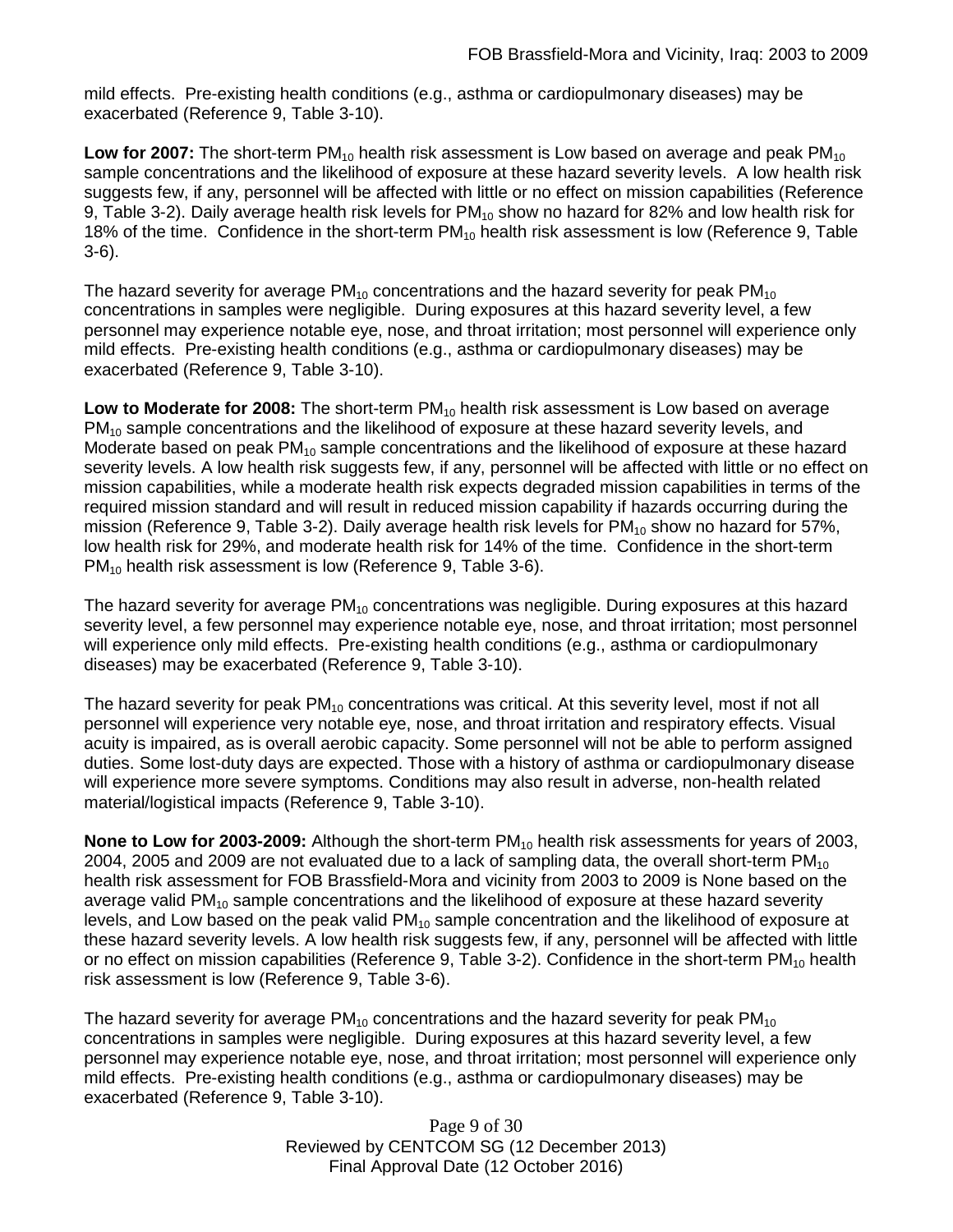2.3.4 Long-term health risk:

**Not Evaluated-no available health guidelines**. The U. S. Environmental Protection Agency (EPA) has retracted its long-term standard (national ambient air quality standards, NAAQS) for  $PM_{10}$  due to an inability to clearly link chronic health effects with chronic  $PM_{10}$  exposure levels.

## 2.4 Particulate Matter, less than 2.5 micrometers (PM<sub>2.5</sub>)

2.4.1 Exposure Guidelines:

Short Term (24-hour)  $PM<sub>2.5</sub>$  ( $\mu$ g/m<sup>3</sup>):

- 
- Marginal MEG =  $250$  Marginal MEG =  $65$ .
- Critical MEG = 500

): Long-term (1year)  $PM_{2.5}$  MEGs (µg/m<sup>3</sup>):

- Negligible MEG = 65 Negligible MEG = 15
	-

2.4.2 Sample data/Notes:

Three valid PM<sub>2.5</sub> air samples were collected only at FOB Brassfield-Mora in 2009 with the range of 24hour PM<sub>2.5</sub> concentrations from 141μg/m<sup>3</sup> to 230 μg/m<sup>3</sup> and an average concentration of 156 μg/m<sup>3</sup>. No valid PM<sub>2.5</sub> air samples were collected at other camps or in other years.

2.4.3 Short-term health risks:

## **Not evaluated for 2003-2008 due to a lack of sampling data.**

**Low for 2009:** The short-term PM<sub>2.5</sub> health risk assessment is Low based on average and peak PM<sub>2.5</sub> sample concentrations and the likelihood of exposure at these hazard severity levels. A low health risk suggests few, if any, personnel will be affected with little or no effect on mission capabilities (Reference 9, Table 3-2). Daily average health risk levels for PM<sub>2.5</sub> show low health risk for 100% of the time. Confidence in the short-term  $PM_{10}$  health risk assessment is low (Reference 9, Table 3-6).

The hazard severity for average  $PM<sub>2.5</sub>$  concentrations and the hazard severity for peak  $PM<sub>2.5</sub>$ concentrations were negligible. During exposures at this hazard severity level, a few personnel may experience notable eye, nose, and throat irritation; most personnel will experience only mild effects. Pre-existing health conditions (e.g., asthma or cardiopulmonary diseases) may be exacerbated (Reference 9, Table 3-10).

**Low for 2003-2009**: Although the short-term PM<sub>2.5</sub> health risk assessments for years of 2003-2008 are not evaluated due to a lack of sampling data, the overall short-term  $PM_{2.5}$  health risk assessment for Brassfield-Mora from 2003 to 2009 is Low based on average and peak valid  $PM<sub>2.5</sub>$  sample concentrations and the likelihood of exposure at these hazard severity levels. A low health risk suggests few, if any, personnel will be affected with little or no effect on mission capabilities (Reference 9, Table 3-2). Daily average health risk levels for  $PM<sub>2.5</sub>$  show low health risk for 100% of the time. Confidence in the short-term  $PM_{10}$  health risk assessment is low (Reference 9, Table 3-6).

The hazard severity for average valid  $PM<sub>2.5</sub>$  concentrations and the hazard severity for peak  $PM<sub>2.5</sub>$ concentrations were negligible. During exposures at this hazard severity level, a few personnel may experience notable eye, nose, and throat irritation; most personnel will experience only mild effects. Pre-existing health conditions (e.g., asthma or cardiopulmonary diseases) may be exacerbated (Reference 9, Table 3-10).

> Page 10 of 30 Reviewed by CENTCOM SG (12 December 2013) Final Approval Date (12 October 2016)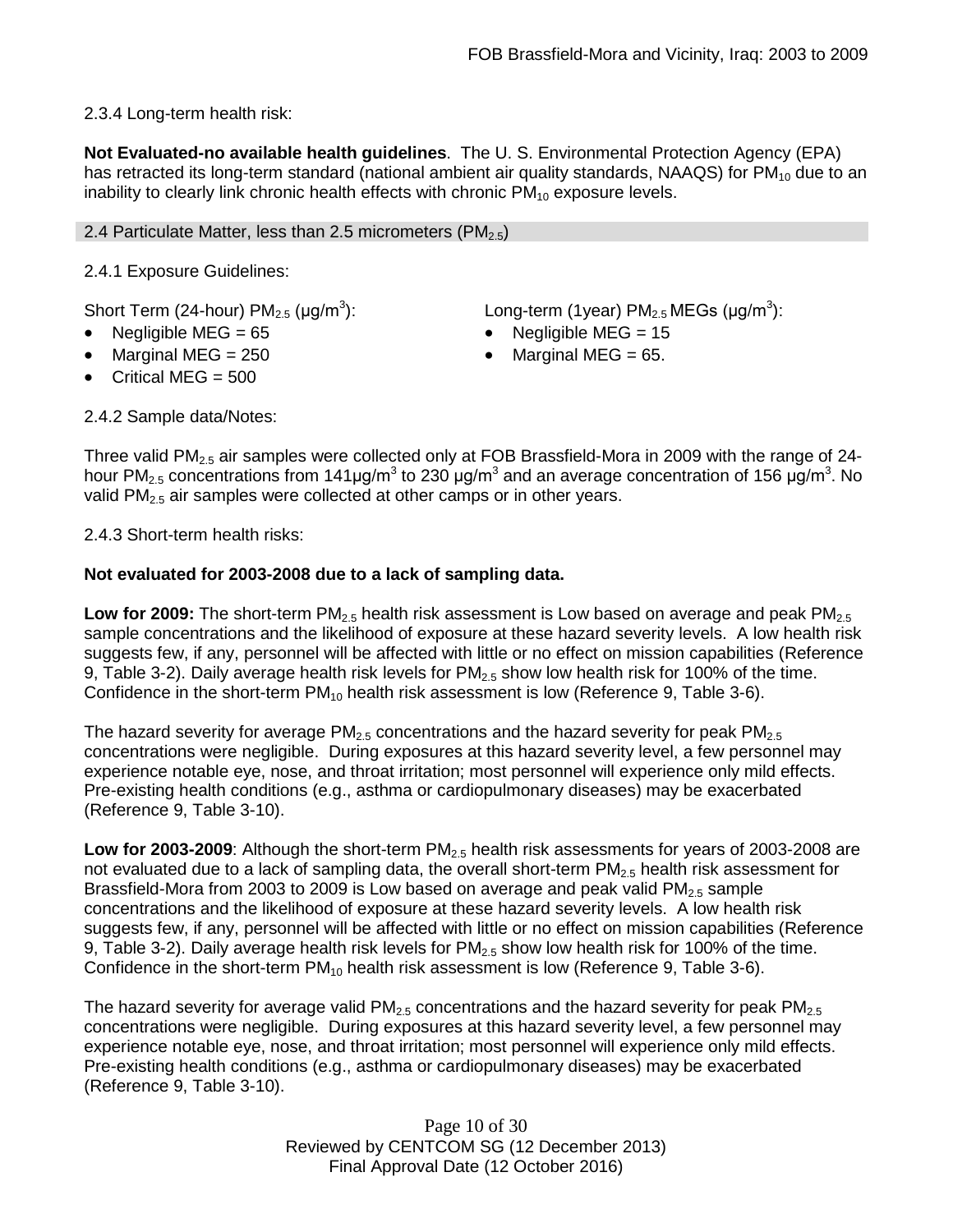## 2.4.4 Long-term health risks:

## **Not evaluated for 2003-2008 due to a lack of sampling data.**

**Moderate for 2009:** The long-term health risk assessment is Moderate based on the average PM<sub>2.5</sub> concentration and the likelihood of exposure at this hazard severity level. A Moderate health risk level suggests that long-term exposure to  $PM<sub>2.5</sub>$  is expected to have limited future medical surveillance activities and related resources anticipated (Reference 9, Table 3-3). Confidence in the long-term PM<sub>2.5</sub> health risk assessment is low (Reference 9, Table 3-6).

The hazard severity was marginal for average  $PM<sub>2.5</sub>$  sample concentrations. The results suggest that with repeated exposures above the marginal hazard severity threshold, it is plausible that development of chronic health conditions such as reduced lung function or exacerbated chronic bronchitis, chronic obstructive pulmonary disease (COPD), asthma, atherosclerosis, or other cardiopulmonary diseases could occur in generally healthy troops. Those with a history of asthma or cardiopulmonary disease are considered to be at particular risk. To help decrease chronic effects of PM exposure during the fall/winter months, efforts should be made to avoid or mitigate (i.e., use of increased levels of personal protective equipment) prolonged outdoor exposure and added sources of PM (burn pits, generators, motor pool, etc.). This guideline is an uncertain screening value - it is not a known health effects concentration. (Reference 9, Table 3-11).

**Moderate for 2003-2009**: Although the long-term PM<sub>2.5</sub> health risk assessments for years of 2003-2008 are not evaluated due to a lack of sampling data, the overall long-term health risk assessment is Moderate based on the average PM<sub>2.5</sub> concentration and the likelihood of exposure at this hazard severity level. A Moderate health risk level suggests that long-term exposure to  $PM_{2.5}$  is expected to have limited future medical surveillance activities and related resources anticipated (Reference 9, Table 3-3). Confidence in the long-term  $PM_{2.5}$  health risk assessment is low (Reference 9, Table 3-6).

The hazard severity was marginal for average  $PM<sub>2.5</sub>$  sample concentrations. The results suggest that with repeated exposures above the marginal hazard severity threshold, it is plausible that development of chronic health conditions such as reduced lung function or exacerbated chronic bronchitis, chronic obstructive pulmonary disease (COPD), asthma, atherosclerosis, or other cardiopulmonary diseases could occur in generally healthy troops. Those with a history of asthma or cardiopulmonary disease are considered to be at particular risk. To help decrease chronic effects of PM exposure during the fall/winter months, efforts should be made to avoid or mitigate (i.e., use of increased levels of personal protective equipment) prolonged outdoor exposure and added sources of PM (burn pits, generators, motor pool, etc.). This guideline is an uncertain screening value - it is not a known health effects concentration. (Reference 9, Table 3-11).

#### 2.5 Airborne Metals

#### 2.5.1 Sample data/Notes:

All valid  $PM_{2.5}$  or  $PM_{10}$  airborne metal samples that were collected at FOB Brassfield-Mora and vicinity from 01 December 2003 to 17 August 2009 were lower than their respective 1-year negligible MEGs.

2.5.2 Short-term and long-term health risks:

## **None identified for 2003-2009 based on the available sampling data.**

2.6 Volatile Organic Compounds (VOC)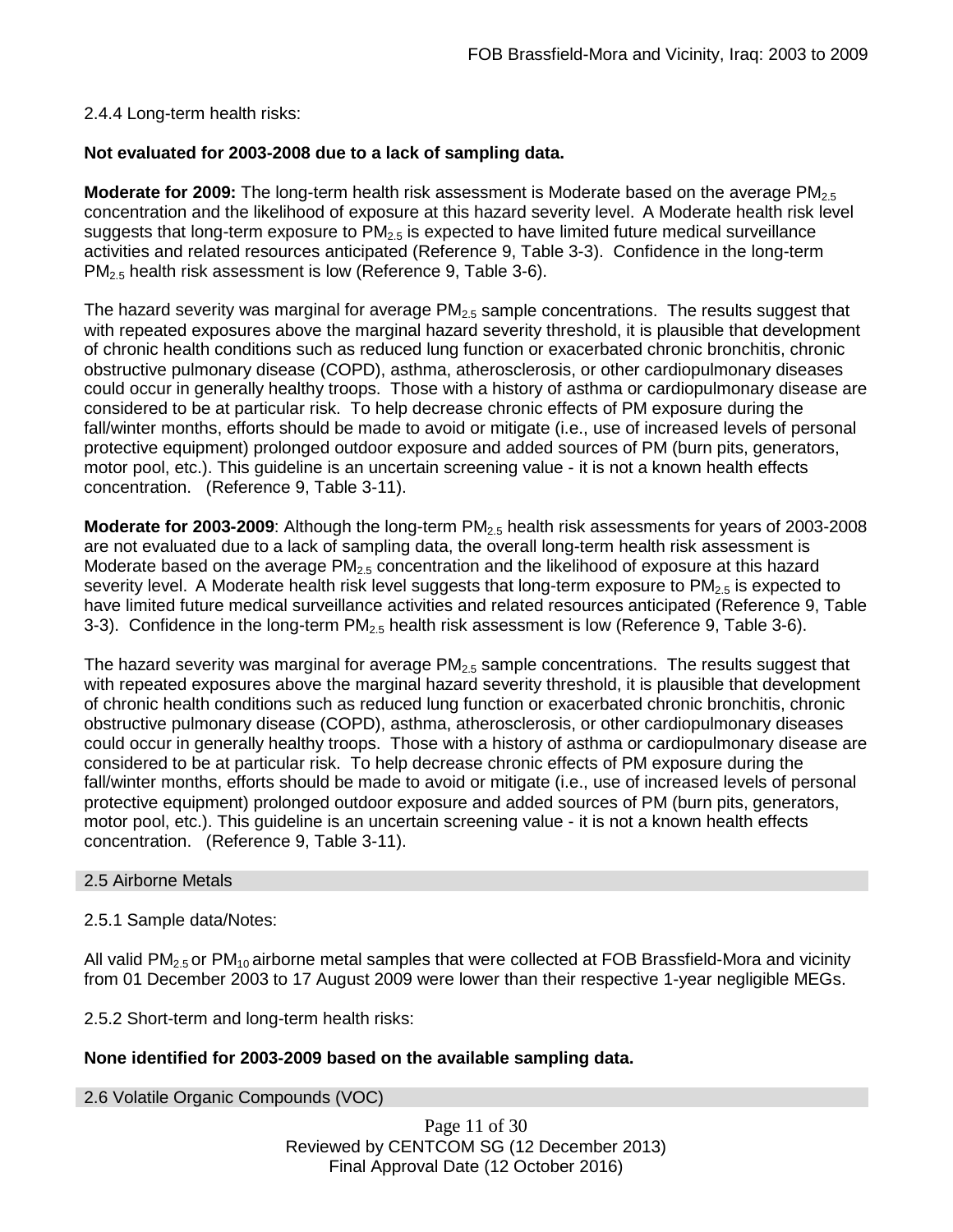2.6.1 Exposure Guidelines:

Short-Term (8-hour) 1,3,5-Trimethylbenzene  $MEGs (µg/m<sup>3</sup>)$ :

Negligible MEG =  $221,210$  • Negligible MEG =  $6.85$ 

Short-Term (1-hour) 1,3,5-Trimethylbenzene  $MEGs (µg/m<sup>3</sup>)$ :

Negligible MEG =  $690,000$ 

2.6.2 Sample data/Notes:

Long-term (1-year) 1,3,5-Trimethylbenzene  $MEGs (µg/m<sup>3</sup>)$ :

Valid VOC air samples were collected at all sites in 2006 and at FOB Brassfield-Mora and PB Olson in 2007. No valid VOC air samples were collected in years of 2003, 2004, 2005, 2008, and 2009. Four individual VOC samples collected in 2006 and 2007 were detected with 1,3,5-Trimethylbenzene at concentrations above the 1-year long-term MEG. However, the average concentration among all the VOC samples in those years did not exceed the long-term (chronic) negligible MEGs, and the peak concentrations detected in those years did not exceed the short-term (acute) negligible MEGs as well.

In 2006 a total of 20 valid VOC air samples were collected with 14 samples at FOB Brassfield-Mora, four at PB Olson, and two at PB Razor. Among them, nine VOC air samples (n=6 at FOB Brassfield-Mora, and n=3 at PB Olson) contained 1,3,5-Trimethylbenzene at concentrations higher than the Limit of Quantitation (LOQ), the minimum concentration that can be reported with a specified degree of confidence, with an average concentration of 4.81  $\mu$ g/m<sup>3</sup> and a peak concentration of 10.60  $\mu$ g/m<sup>3</sup>. Three of the nine VOC samples contained 1,3,5-Trimethylbenzene at concentrations from 6.95  $\mu q/m^3$  to 10.60  $\mu$ g/m<sup>3</sup> exceeding the 1-year long-term MEGs of 6.85  $\mu$ g/m<sup>3</sup>.

In 2007 a total of six valid VOC air samples were collected, two at FOB Brassfield-Mora and four at PB Olson. Among them, three VOC air samples (n=1 at FOB Brassfield-Mora, and n=2 at PB Olson) had detectable levels of 1,3,5-Trimethylbenzene with its average concentration of 4.35  $\mu$ g/m<sup>3</sup> and peak concentration of 7.07 μg/m<sup>3</sup>. Only one VOC sample that contained 1,3,5-Trimethylbenzene at concentration of 7.07  $\mu$ g/m<sup>3</sup> exceeded the 1-year long-term MEGs of 6.85  $\mu$ g/m<sup>3</sup> in this year.

For all the valid VOC samples collected in 2006 and 2007 combined, the average concentration of 1,3,5-Trimethylbenzene (n=12) was 4.69  $\mu$ g/m<sup>3</sup> and the peak concentration was 10.60  $\mu$ g/m<sup>3</sup> at FOB Brassfield-Mora and vicinity. The above values were considered to represent the overall average measure and peak measures for 1,3,5-Trimethylbenzene at FOB Brassfield-Mora and vicinity from 2003 to 2009.

# 2.6.3 Short-term health risks:

# **Not evaluated for years of 2003, 2004, 2005, 2008, and 2009 due to unavailable sampling data.**

**None identified for 2006 and 2007.** No peak parameters exceeded short-term (8-hour or 1-hour) Negligible MEGs.

**The overall short-term VOC health risk at FOB Brassfield-Mora and vicinity from 2003 to 2009 was none based on the available sampling data.** No peak parameters exceeded short-term (8-hour or 1-hour) Negligible MEGs.

> Page 12 of 30 Reviewed by CENTCOM SG (12 December 2013) Final Approval Date (12 October 2016)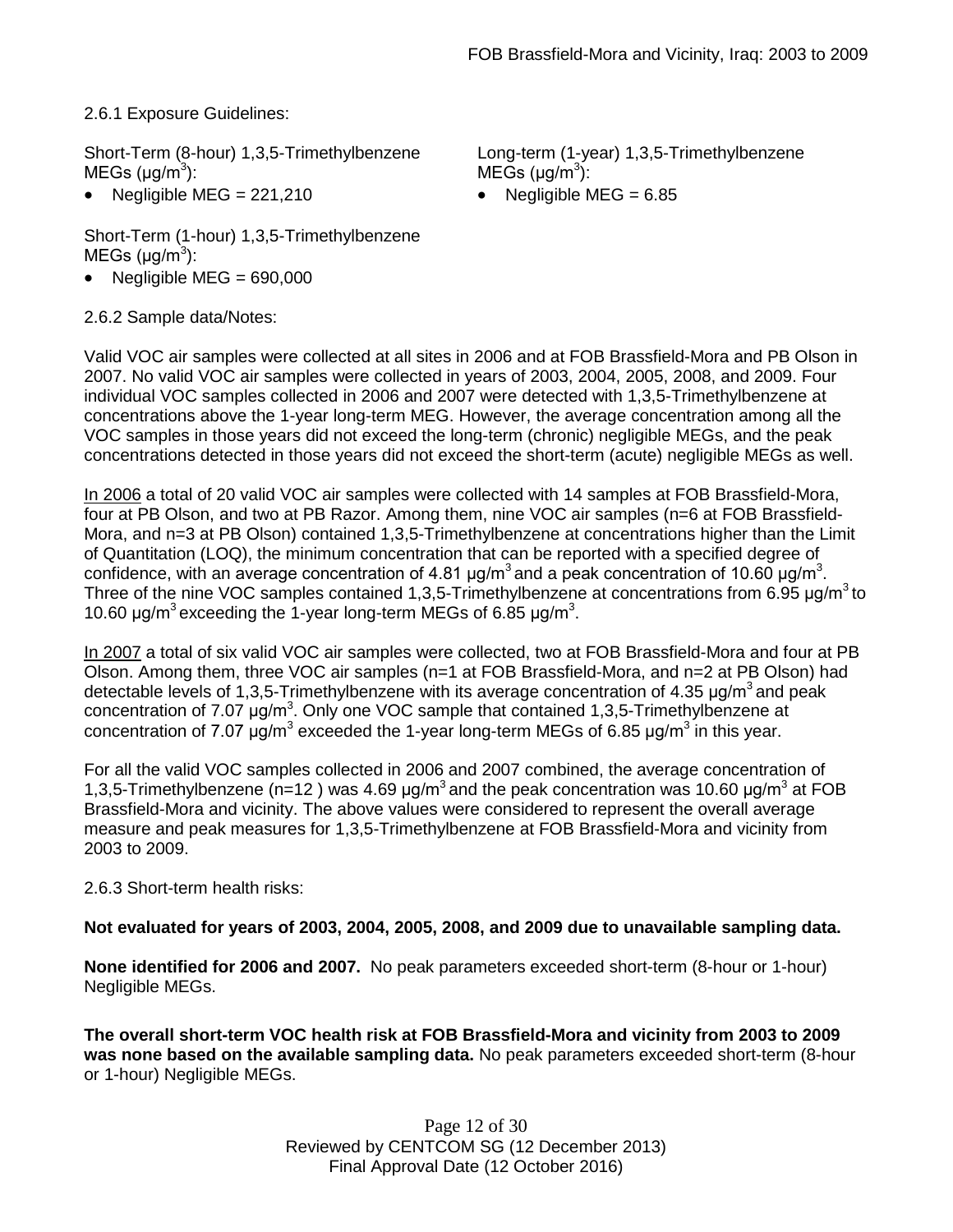2.6.4 Long-term health risks:

**Not evaluated for years of 2003, 2004, 2005, 2008, and 2009 due to unavailable sampling data.**

**None identified for 2006 and 2007 based on the available sampling data.** No year-round average parameters exceeded long-term Negligible MEGs.

**The overall long-term VOC health risk at FOB Brassfield-Mora and vicinity from 2003 to 2009 was none based on the available sampling data.** No average parameters exceeded long-term (1 year) Negligible MEGs.

# **3 Soil**

## 3.1 Site-Specific Sources Identified

The primary soil contamination exposure pathways are dermal contact and dust inhalation. Typical parameters analyzed for included Semi Volatile Organic Compounds (SVOCs), heavy metals, Polychlorinated biphenyls (PCBs), pesticides, herbicides. If the contaminant was known or suspected, other parameters may have been analyzed for (e.g., total petroleum hydrocarbons (TPH) and polycyclic aromatic hydrocarbons (PAH) near fuel spills).

## 3.2 Exposure Guidelines:

Long-Term (1-year) Naphthalene MEGs (milligrams per cubic meter, mg/m $^3$ ):

• Negligible MEG =  $18.2$ 

## 3.3 Sample data/Notes:

Valid surface soil samples were collected in 2003, 2005, 2006, 2008, and 2009. No valid samples were collected in 2004 and 2007. Valid samples were collected to assess OEH health risk to deployed personnel. In 2006, naphthalene was found to exceed the 1-year MEGs.

In 2003 a total of three surface soil samples were collected at FOB Brassfield-Mora. The percent of the population exposed to soil and associated dust in the sampled areas was > 75% for all samples. For the risk assessment, personnel are assumed to remain at this location for 6 months to 1 year.

In 2005 a total of two surface soil samples were collected at FOB Brassfield-Mora (n=1) and PB Olson  $(n=1)$ . The percent of the population exposed to soil and associated dust in the sampled areas was  $>$ 75% for both samples. For the risk assessment, personnel are assumed to remain at this location for 6 months to 1 year.

In 2006 a total of 15 surface soil samples were collected at all sites, FOB Brassfield-Mora (n=9), PB Olson (n=3), and PB Razor (n=3). Five of the nine samples collected at FOB Brassfield-Mora from September 2006 to November 2006 were found to contain naphthalene exceeding the 1-year MEGs, with average concentration of 80 mg/m<sup>3</sup> and peak concentration of 130 mg/m<sup>3</sup>. All these samples of high concentration of naphthalene (n=5) were collected at fuel spill sites within the FOB. All other samples (n=10) did not exceed the 1-year MEGs. The percent of the population exposed to soil and associated dust in the entire sampled areas was > 75% for three samples, 50 – 75% for three samples, 25 <50% for three samples, and < 10% for six samples. Particularly in the fuel-spilled areas where naphthalene was found with high concentrations, less than 10% of personnel were reported to be

> Page 13 of 30 Reviewed by CENTCOM SG (12 December 2013) Final Approval Date (12 October 2016)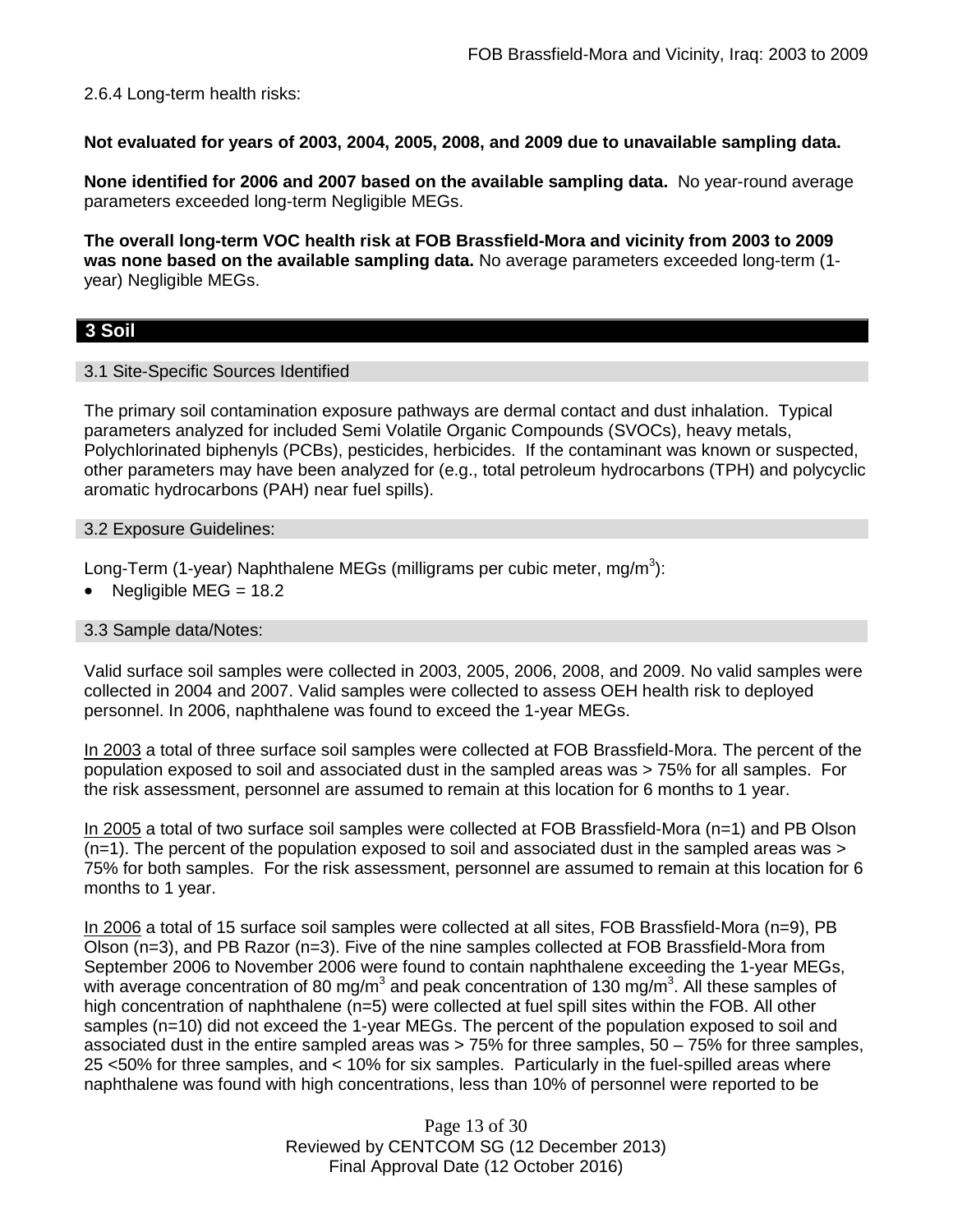possibly exposed. For the risk assessment, personnel are assumed to remain at FOB Brassfield-Mora and vicinity for 6 months to 1 year.

In 2008 a total of five surface soil samples were collected at FOB Brassfield-Mora (n=3) and PB Olson  $(n=2)$ . The percent of the population exposed to soil and associated dust in the sampled areas was  $>$ 75% for two samples and 50 – 75% for three samples. For the risk assessment, personnel are assumed to remain at this location for 6 months to 1 year.

In 2009 one surface soil sample was collected at FOB Brassfield-Mora. The percent of the population exposed to soil and associated dust in the sampled area was > 75%. For the risk assessment, personnel are assumed to remain at this location for 6 months to 1 year.

For all the valid samples collected at FOB Brassfield-Mora and vicinity from 2003 to 2009, no other parameters exceeded 1-year MEGs except for the naphthalene. Naphthalene with its average concentration and peak concentration measured in 2006 was then utilized to assess the overall health risk of soils in Brassfield-Mora and vicinity from 2003 to 2009. Since no further reports indicate whether the spilled areas had been cleaned up, the health risks resulting from naphthalene are then retained for further health risk assessments.

Naphthalene may most likely present short-term risks. As the Agency for Toxic Substances and Disease Registry (ATSDR) of the Center for Disease Control and Prevention (CDC) highlights, naphthalene evaporates easily, and can weakly attach to soil or pass through soil into underground water. In air, moisture and sunlight break it down within one day. In water, bacteria break it down or it evaporates into the air. Most naphthalene will be gone from water within two weeks. In soil, microorganisms break it down into carbon monoxide in one to three months (Reference 12).

## *3.4 Short-term health risk:*

## **Not an identified source of health risk for 2003 to 2009.**

Although naphthalene may present short-term health risks, sampling data for soil are currently not evaluated for short term (acute) health risks. The soil MEGs for short-term exposures were not developed; unless obvious odors, dead or discolored vegetation, or free chemical product are observed, soil contamination is not anticipated to be an immediate or severe hazard (Reference 9, Section 2.3.3).

#### *3.5 Long-term health risk:*

## **Not evaluated for years of 2004 and 2007 due to unavailable sampling data**

**None identified based on available sample data for years of 2003, 2005, 2008, and 2009.** No parameters exceeded 1-year Negligible MEGs. Confidence in the long-term health risk assessment is low (Reference 9, Table 3-6).

**None for 2006:** Naphthalene does not exhibit long-term (chronic) health risks due to its lack of persistence in soil as discussed above. Additionally, direct long-term dermal contact with contaminated soil was unlikely to occur due to personal protective gears (i.e., combat boots and work gloves) worn during the late autumn (October-November) when the fuel was found to spill on ground. The confidence for the risk assessment is medium (Reference 9, Table 3-6).

## **The overall long-term soil health risk at FOB Brassfield-Mora and vicinity from 2003 to 2009 was none based on the available sampling data.**

Page 14 of 30 Reviewed by CENTCOM SG (12 December 2013) Final Approval Date (12 October 2016)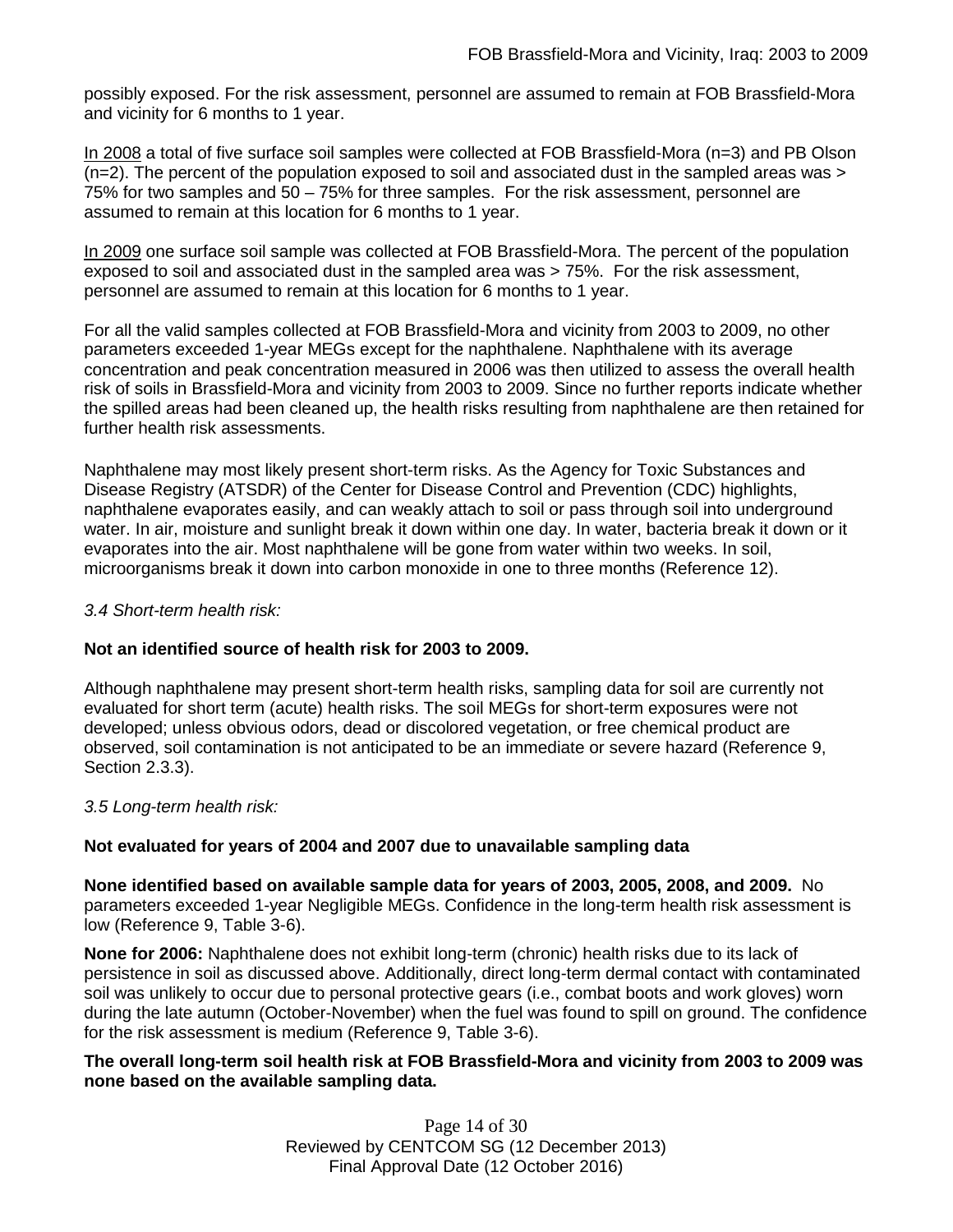# **4 Water**

In order to assess the health risk to U.S. personnel from exposure to water in theater, the APHC identified the most probable exposure pathways. These are based on the administrative information provided on the field data sheets submitted with the samples taken over the time period being evaluated. Based on the information provided from the field, all samples for untreated water samples were associated with source water for treatment and no exposure pathways were associated with those samples. Therefore, untreated samples are not assessed as potential health hazards. It is assumed that 100% of all U.S. personnel at FOB Brassfield-Mora and vicinity will be directly exposed to Reverse Osmosis Water Purification Unit (ROWPU) treated and disinfected fresh bulk water, since this classification of water is primarily used for personal hygiene, showering, cooking, and for use at vehicle wash racks. Field data sheets indicate that bottled water was the only approved source of drinking water.

4.1 Drinking Water: Bottled or Packaged Water

## 4.1.1 Site-Specific Sources Identified

There could have been multiple bottled water brands used at FOB Brassfield-Mora and vicinity during the timeframe. However, Nestle<sup>®</sup> was the only bottled water that was documented at the Defense Occupational and Environmental Health Readiness System (DOEHRS), or the Military Exposure Surveillance Library (MESL) at the above locations from 2003 to 2009. Nestle® was the trademark belonging to Société des Produits Nestlé S.A., a part of the Nestlé Group that produced bottled drinking water.

## 4.1.2 Sample data/Notes:

To assess the potential for adverse health effects to troops, the following assumptions were made about dose and duration: A conservative (protective) assumption was that personnel routinely ingested 15 L/day of bottled water for up to 365 days (1-year). It was further assumed that control measures were not used. A total of one valid bottled water sample was collected at FOB Brassfield-Mora in 2008 for health risk assessment.

4.1.3 Short-term and long-term health risk:

## **Not evaluated for years of 2003-2007 and 2009 due to unavailable sampling data**

**None identified for year of 2008 based on available sample data.** All parameters in the sample were below their respective short and long-term Negligible MEGs.

**The overall short-term and long-term risks for drinking water are not identified for 2003 to 2009 based on available sample data.** All parameters in the sample were below their respective short and long-term Negligible MEGs.

#### 4.2 Non-Drinking Water: Disinfected

## 4.2.1 Site-Specific Sources Identified

Although the primary route of exposure for most microorganisms is ingestion of contaminated water, dermal exposure to some microorganisms, chemicals, and biologicals may also cause adverse health effects. Complete exposure pathways would include drinking, brushing teeth, personal hygiene,

> Page 15 of 30 Reviewed by CENTCOM SG (12 December 2013) Final Approval Date (12 October 2016)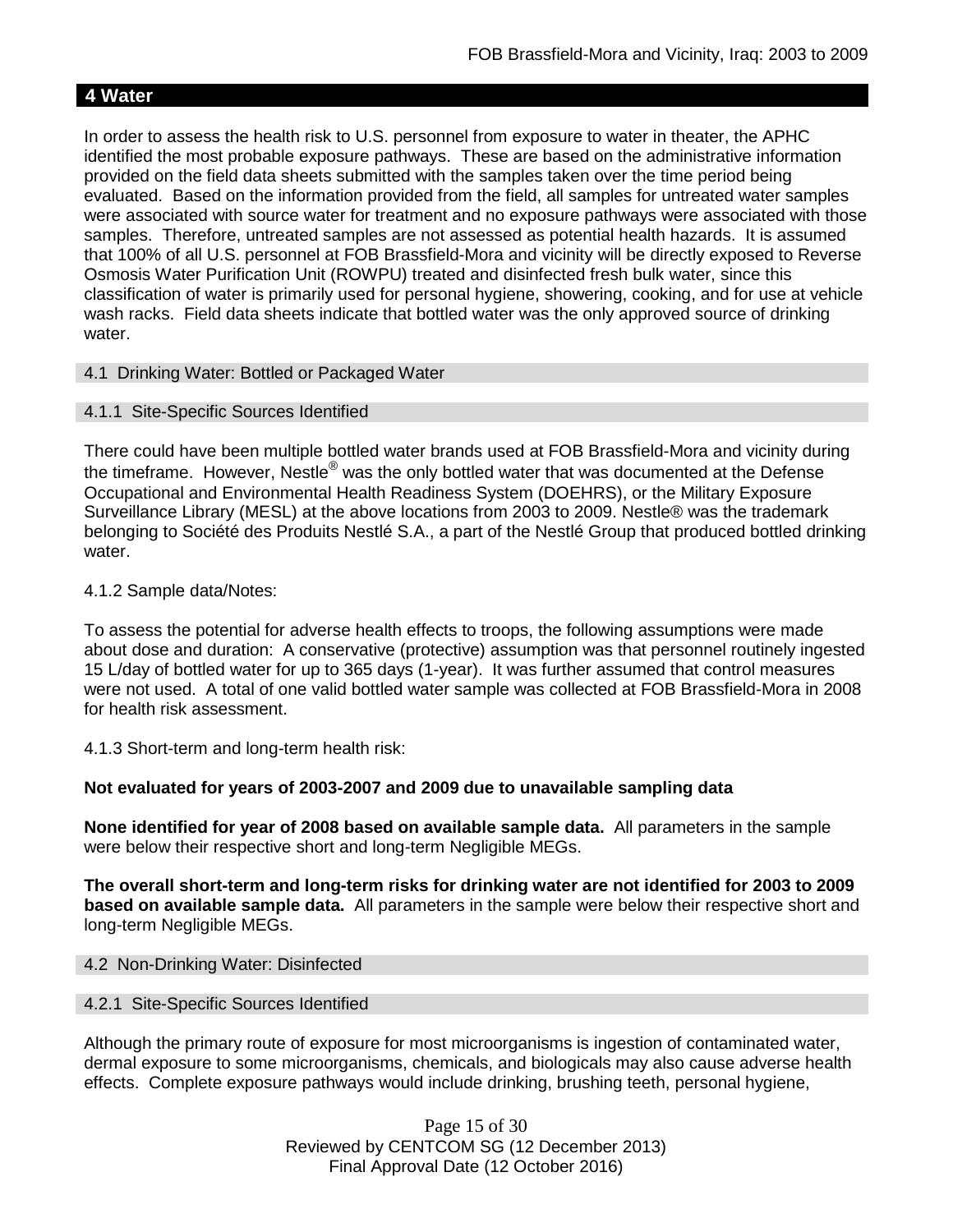cooking, providing medical and dental care using a contaminated water supply or during dermal contact at vehicle or aircraft wash racks.

## 4.2.2 Sample data/Notes:

To assess the potential for adverse health effects to troops the following assumptions were made about dose and duration: All U.S. personnel at this location were expected to remain at this site for approximately 1 year. A conservative (protective) assumption is that personnel routinely consumed less than 5L/day of non-drinking water for up to 365 days (1-year). It is further assumed that control measures and/or personal protective equipment were not used. Valid disinfected water (Non-Drinking) samples were collected in 2004, 2006, 2007, 2008, and 2009. No chemicals were detected at levels above the short or long-term MEGs.

In 2004 one treated non-drinking water sample was collected at FOB Brassfield-Mora with all parameters lower than 1-year non-drinking MEGs.

In 2006 a total of six treated non-drinking water samples (n=4 at FOB Brassfield-Mora, n=1 at PB Olson, and n=1 at PB Razor) were collected with all parameters lower than 1-year non-drinking MEGs.

In 2007 a total of two treated non-drinking water sample (n=1 at FOB Brassfield-Mora and n=1 at PB Olson) was collected at PB Olson with all parameters lower than 1-year non-drinking MEGs.

In 2008 a total of three treated non-drinking water samples (n=2 at FOB Brassfield-Mora and n=1 at PB Olson) were collected with all parameters lower than 1-year non-drinking MEGs.

In 2009 a total of four treated non-drinking water samples (n=3 at FOB Brassfield-Mora and n=1 at PB Olson) were collected with all parameters lower than 1-year non-drinking MEGs.

4.2.3 Short and long-term health risks:

## **Not evaluated for years of 2003 and 2005 due to unavailable sampling data**

**None identified for years of 2004 and 2006-2009 based on available sample data.** All collected samples were below the short and long-term Negligible MEGs.

**The overall short-term and long-term risks for non-drinking water are not identified for 2003 to 2009 based on available sample data.** All parameters in the sample were below their respective short and long-term Negligible MEGs.

## **5 Military Unique**

5.1 Chemical Biological, Radiological Nuclear (CBRN) Weapons

No specific hazard sources were documented in the DOEHRS, or the MESL from 01 December 2003 to 17 August 2009 timeframe.

5.2 Depleted Uranium (DU)

No specific hazard sources were documented in the DOEHRS, or MESL from 01 December 2003 to 17 August 2009 timeframe.

5.3 Ionizing Radiation

Page 16 of 30 Reviewed by CENTCOM SG (12 December 2013) Final Approval Date (12 October 2016)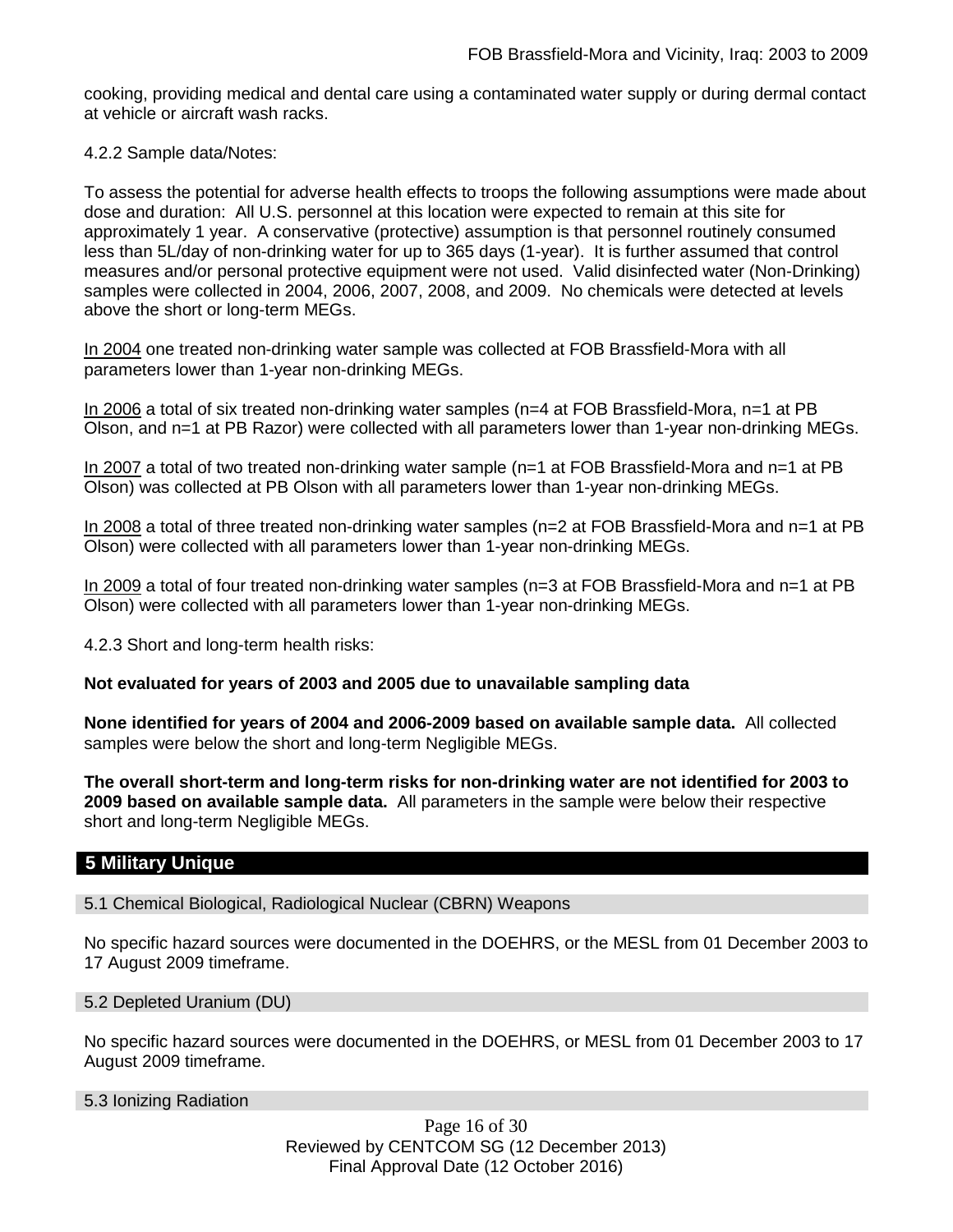No specific hazard sources were documented in the DOEHRS, or MESL from 01 December 2003 to 17 August 2009 timeframe.

## 5.4 Non-Ionizing Radiation

No specific hazard sources were documented in the DOEHRS, or MESL from 01 December 2003 to 17 August 2009 timeframe.

## **6 Endemic Disease**

This document lists the endemic diseases reported in the region, its specific health risks and severity and general health information about the diseases. USCENTCOM MOD 11 (Reference 11) lists deployment requirements, to include immunizations and chemoprophylaxis, in effect during the timeframe of this POEMS.

## 6.1 Foodborne and Waterborne Diseases

Food borne and waterborne diseases in the area are transmitted through the consumption of local food and water. Local unapproved food and water sources (including ice) are heavily contaminated with pathogenic bacteria, parasites, and viruses to which most U.S. Service Members have little or no natural immunity. Effective host nation disease surveillance does not exist within the country. Only a small fraction of diseases are identified or reported in host nation personnel. Diarrheal diseases are expected to temporarily incapacitate a very high percentage of U.S. personnel within days if local food, water, or ice is consumed. Hepatitis A and typhoid fever infections typically cause prolonged illness in a smaller percentage of unvaccinated personnel. Vaccinations are required for DOD personnel and contractors. In addition, although not specifically assessed in this document, significant outbreaks of viral gastroenteritis (e.g., norovirus) and food poisoning (e.g., *Bacillus cereus*, *Clostridium perfringens*, *Staphylococcus*) may occur. Key disease risks are summarized below:

Mitigation strategies were in place and included consuming food and water from approved sources, vaccinations (when available), frequent hand washing and general sanitation practices.

6.1.1 Diarrheal diseases (bacteriological)

**High, mitigated to Low**: Diarrheal diseases are expected to temporarily incapacitate a very high percentage of personnel (potentially over 50% per month) within days if local food, water, or ice is consumed. Field conditions (including lack of hand washing and primitive sanitation) may facilitate person-to-person spread and epidemics. Typically mild disease treated in outpatient setting; recovery and return to duty in less than 72 hours with appropriate therapy. A small proportion of infections may require greater than 72 hours limited duty, or hospitalization. Bacterial diarrhea can be mitigated to low risk when countermeasures are used.

6.1.2 Hepatitis A, typhoid/paratyphoid fever, and diarrhea-protozoal

**High, mitigated to Low**: Unmitigated health risk to U.S. personnel is high year round for hepatitis A and typhoid/paratyphoid fever, and Moderate for diarrhea-protozoal. Mitigation was in place to reduce the risks to low. Hepatitis A, typhoid/paratyphoid fever, and diarrhea-protozoal disease may cause prolonged illness in a small percentage of personnel (less than 1% per month). Although much rarer, other potential diseases in this area that are also considered a Moderate risk include: hepatitis E, diarrhea-cholera, and brucellosis.

> Page 17 of 30 Reviewed by CENTCOM SG (12 December 2013) Final Approval Date (12 October 2016)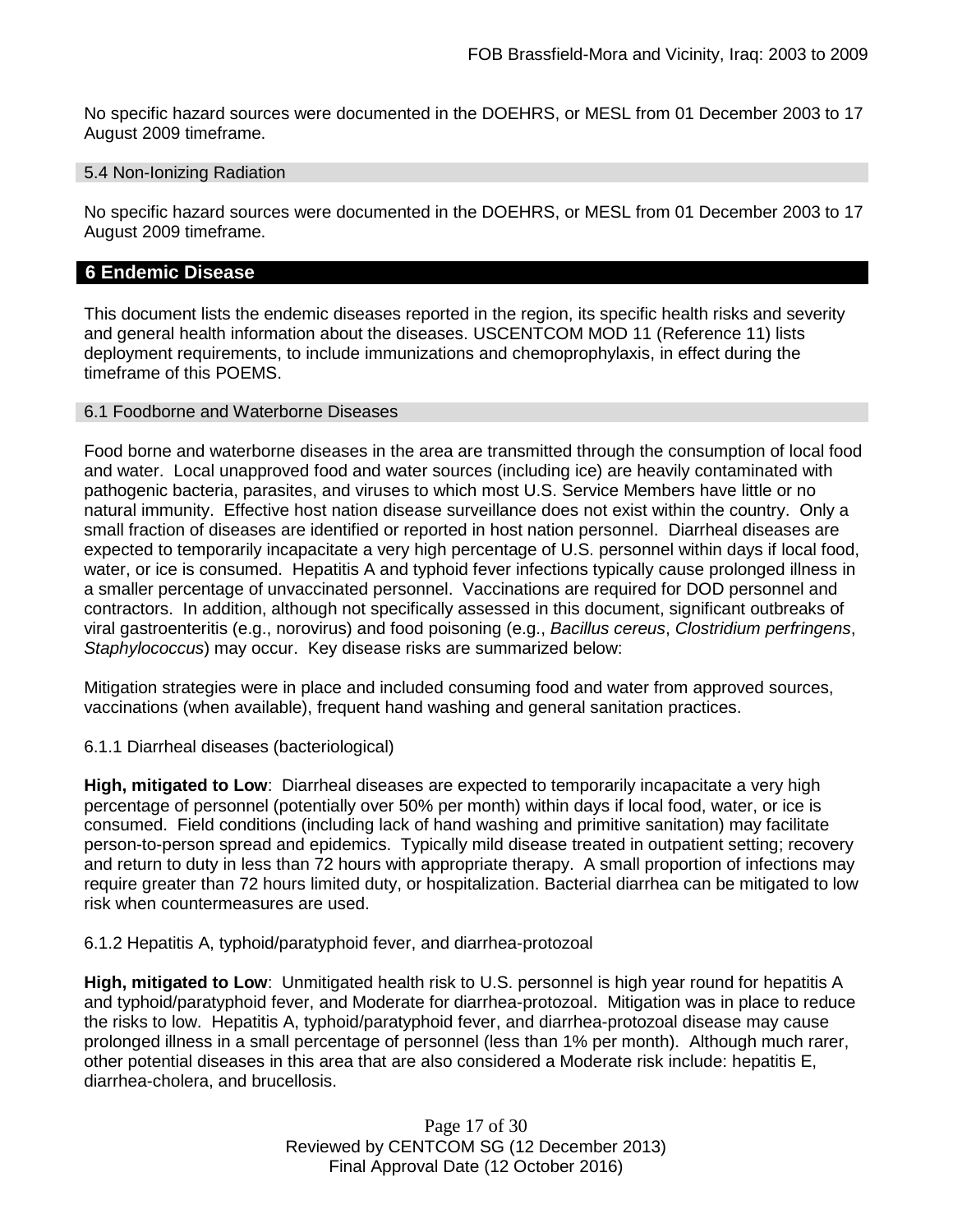## *6.1.3 Short-term Health Risks:*

**Low**: The overall unmitigated short-term risk associated with food borne and waterborne diseases are considered High (bacterial diarrhea, hepatitis A, typhoid/paratyphoid fever) to Moderate (diarrheacholera, diarrhea-protozoal, brucellosis, and hepatitis E) if local food or water is consumed. Preventive Medicine measures reduced the risk to Low. Confidence in the health risk estimate is high.

## *6.1.4 Long-term Health Risks:*

## **None identified based on available data.**

#### 6.2 Arthropod Vector-Borne Diseases

During the warmer months, the climate and ecological habitat support populations of arthropod vectors, including mosquitoes, ticks, mites, and sandflies. Significant disease transmission is sustained countrywide, including urban areas. Mitigation strategies were in place and included proper wear of treated uniforms, application of repellent to exposed skin, and use of bed nets and chemoprophylaxis (when applicable). Additional methods included the use of pesticides, reduction of pest/breeding habitats, and engineering controls.

#### *6.2.1 Malaria*

**None**: Indigenous transmission of malaria in Iraq was eliminated as of 2008, reducing risk among personnel exposed to mosquito bites to none.

#### *6.2.2 Leishmaniasis*

**Moderate, mitigated to Low**: The disease risk is Moderate during the warmer months when sandflies are most prevalent, but reduced to low with mitigation measures. Leishmaniasis is transmitted by sand flies. There are two forms of the disease; cutaneous (acute form) and visceral (a more latent form of the disease). The leishmaniasis parasites may survive for years in infected individuals and this infection may go unrecognized by physicians in the U.S. when infections become symptomatic years later. Cutaneous infection is unlikely to be debilitating, though lesions may be disfiguring. Visceral leishmaniasis disease can cause severe febrile illness which typically requires hospitalization with convalescence over 7 days.

#### *6.2.3 Crimean-Congo hemorrhagic fever*

**Moderate, mitigated to Low**: Unmitigated risk is moderate, but reduced to low with mitigation measures. Crimean-Congo hemorrhagic fever occurs in rare cases (less than 0.1% per month attack rate in indigenous personnel) and is transmitted by tick bites or occupational contact with blood or secretions from infected animals. The disease typically requires intensive care with fatality rates from 5% to 50%.

#### *6.2.4 Sandfly fever*

**Moderate, mitigated to Low**: Sandfly fever has a Moderate risk with potential disease rates from 1% to 10% per month under worst case conditions. Mitigation measures reduced the risk to low. The disease is transmitted by sandflies and occurs more commonly in children though adults are still at risk. Sandfly fever disease typically resulted in debilitating febrile illness requiring 1 to 7 days of supportive care followed by return to duty.

> Page 18 of 30 Reviewed by CENTCOM SG (12 December 2013) Final Approval Date (12 October 2016)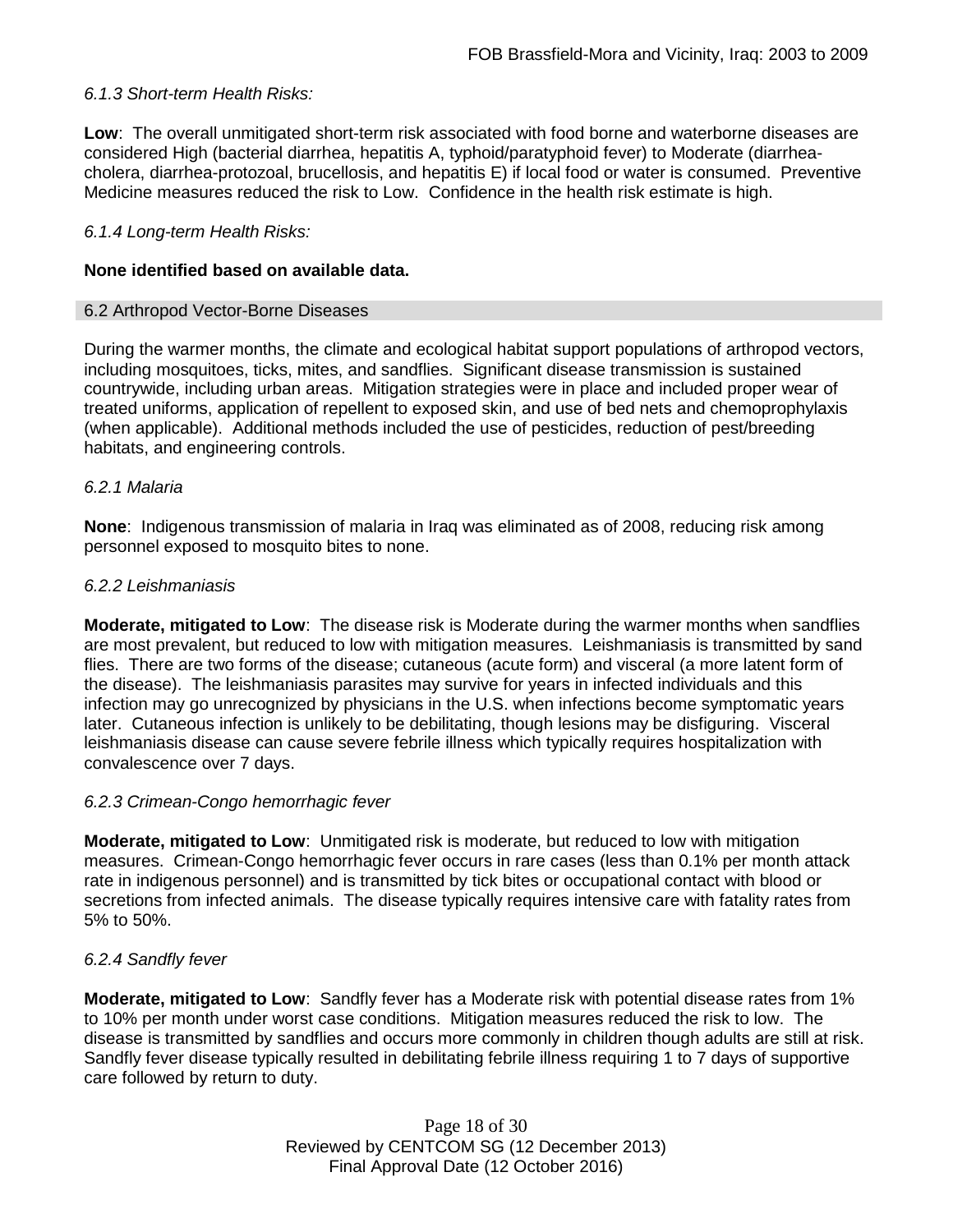## *6.2.5 Sindbis (and Sindbis-like viruses)*

**Low**: Sindbis and sindbis-like viruses are maintained in a bird-mosquito cycle in rural areas and occasionally cause limited outbreaks among humans. The viruses are transmitted by a variety of *Culex* mosquito species found primarily in rural areas. A variety of bird species may serve as reservoirs or amplifying hosts. Extremely rare cases (less than 0.01% per month attack rate) could have occurred seasonally (April - November). Debilitating febrile illness is often accompanied by rash, and typically requires 1 to 7 days of supportive care; significant arthralgias may persist for several weeks or more in some cases. This disease is associated with a low health risk estimate.

## 6.2.6 *Rickettsioses, tickborne (spotted fever group)*

**Low**: Rare cases (less than 0.1% per month) of rickettsioses disease are possible among personnel exposed to tick bites. Rickettsioses are transmitted by multiple species of hard ticks, including *Rhipicephalus* spp., which are associated with dogs. Other species of ticks, including *Ixodes* are also capable of transmitting rickettsial pathogens in this group. In addition to dogs, various rodents and other animals also may serve as reservoirs. Ticks are most prevalent from April through November. Incidents can result in debilitating febrile illness, which may require 1 to 7 days of supportive care followed by return to duty. The health risk of rickettsial disease is Low.

## 6.2.7 *Typhus-murine (fleaborne)*

**Low**: Typhus-murine has a Low risk estimate and is assessed as present, but at unknown levels. Rare cases are possible among personnel exposed to rodents (particularly rats) and flea bites. Incidents may result in debilitating febrile illness typically requiring 1 to 7 days of supportive care followed by return to duty.

## *6.2.8 West Nile fever*

**Low**: West Nile fever is present. The disease is maintained by the bird population and transmitted to humans via mosquito vector. Typically, infections in young, healthy adults are asymptomatic although fever, headache, tiredness, body aches (occasionally with a skin rash on trunk of body), and swollen lymph glands can occur. This disease is associated with a low risk estimate.

## *6.2.9 Short -term health risks:*

**Low:** The unmitigated risk is moderate for leishmaniasis - cutaneous (acute), Crimean-Congo hemorrhagic fever, and sandfly fever; Low for, sindbis, rickettsioses-tickborne*,* typhus-fleaborne, and West Nile fever. No hazard from malaria (2008 - 2011). Risk is reduced to Low by proper wear of the uniform and application of repellent to exposed skin. Confidence in the risk estimate is high.

#### *6.2.10 Long -term health risks:*

**Low:** The unmitigated risk is moderate for leishmaniasis-visceral (chronic). Risk is reduced to Low by proper wear of the uniform and application of repellent to exposed skin. Confidence in the risk estimate is high.

### 6.3 Water Contact Diseases

Tactical operations or recreational activities that involve extensive contact with surface water such as lakes, streams, rivers, or flooded fields may result in significant exposure to leptospirosis and schistosomiasis. Arid portions of Iraq without permanent or persistent bodies of surface water do not

> Page 19 of 30 Reviewed by CENTCOM SG (12 December 2013) Final Approval Date (12 October 2016)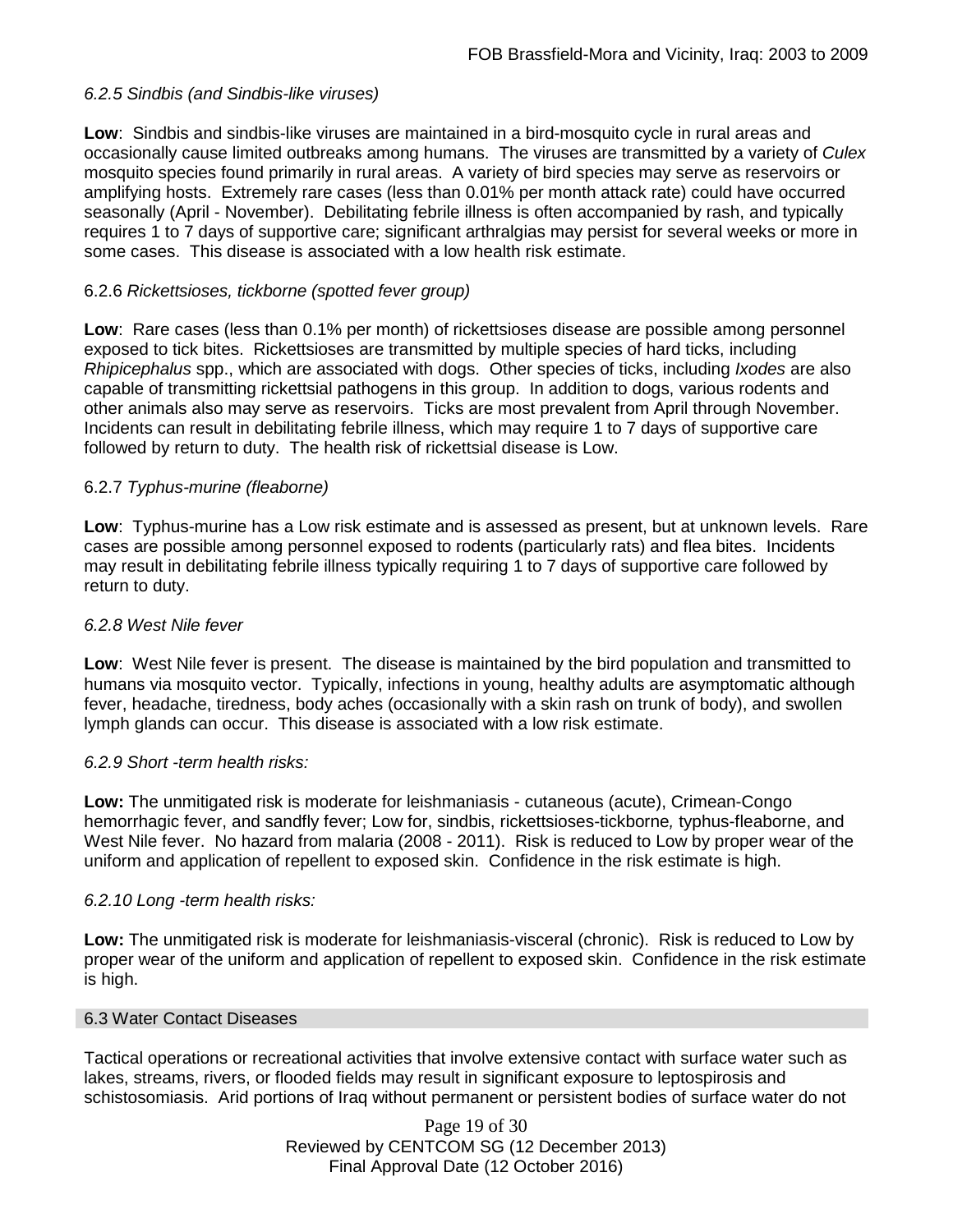support transmission of leptospirosis or schistosomiasis. Risk was restricted primarily to areas along rivers and lakes. These diseases can debilitate personnel for up to a week or more. Leptospirosis risk typically increases during flooding. In addition, although not specifically assessed in this document, bodies of surface water are likely to be contaminated with human and animal waste. Activities, such as wading or swimming may result in exposure to enteric diseases including diarrhea and hepatitis via incidental ingestion of water. Prolonged water contact also may lead to the development of a variety of potentially debilitating skin conditions including bacterial or fungal dermatitis. Mitigation strategies were in place and included avoiding water contact and recreational water activities, proper wear of uniform (especially footwear), and protective coverings for cuts/abraded skin.

## *6.3.1 Leptospirosis*

**Moderate, mitigated to Low**: Human infections occur seasonally (typically April through November) through exposure to water or soil contaminated by infected animals and is associated with wading, and swimming in contaminated, untreated open water. The occurrence of flooding after heavy rainfall facilitates the spread of the organism because as water saturates the environment leptospirosis present in the soil passes directly into surface waters. Leptospirosis can enter the body through cut or abraded skin, mucous membranes, and conjunctivae. Infection may also occur from ingestion of contaminated water. The acute, generalized illness associated with infection may mimic other tropical diseases (for example, dengue fever, malaria, and typhus), and common symptoms include fever, chills, myalgia, nausea, diarrhea, cough, and conjunctival suffusion. Manifestations of severe disease can include jaundice, renal failure, hemorrhage, pneumonitis, and hemodynamic collapse. Recreational activities involving extensive water contact may result in personnel being temporarily debilitated with leptospirosis. This disease is associated with a Moderate health risk estimate.

## *6.3.2 Schistosomiasis*

**Moderate, mitigated to Low**: Humans are the principal reservoir for schistosomes; humans shed schistosome eggs in urine or feces. Animals such as cattle and water buffalo may also be significant reservoirs. Rare cases (less than 0.1% per month attack rate) may occur seasonally (typically April through November) among personnel wading or swimming in lakes, streams, or irrigated fields which were frequently contaminated with human and animal waste containing schistosome eggs. In groups with prolonged exposure to heavily contaminated foci, attack rates may exceed 10%. Exceptionally heavy concentrations of schistosomes may occur in discrete foci, which were difficult to distinguish from less contaminated areas. In non-immune personnel exposed to such foci, rates of acute schistosomiasis may be over 50%. Mild infections are generally asymptomatic. In very heavy acute infections, a febrile illness (acute schistosomiasis) may occur, especially with *Schistosoma japonicum*  and *S. mansoni*, requiring hospitalization and convalescence over 7 days. This disease is associated with a Moderate health risk estimate.

## *6.3.3 Short -term health risks:*

**Low:** Unmitigated Health risk of schistosomiasis and leptospirosis is Moderate during warmer months. Mitigation measures reduce the risk to Low. Confidence in the health risk estimate is high.

*6.3.4 Long -term health risks:*

## **None identified based on available data.**

#### 6.4 Respiratory Diseases

Although not specifically assessed in this document, deployed U.S. forces may be exposed to a wide

Page 20 of 30 Reviewed by CENTCOM SG (12 December 2013) Final Approval Date (12 October 2016)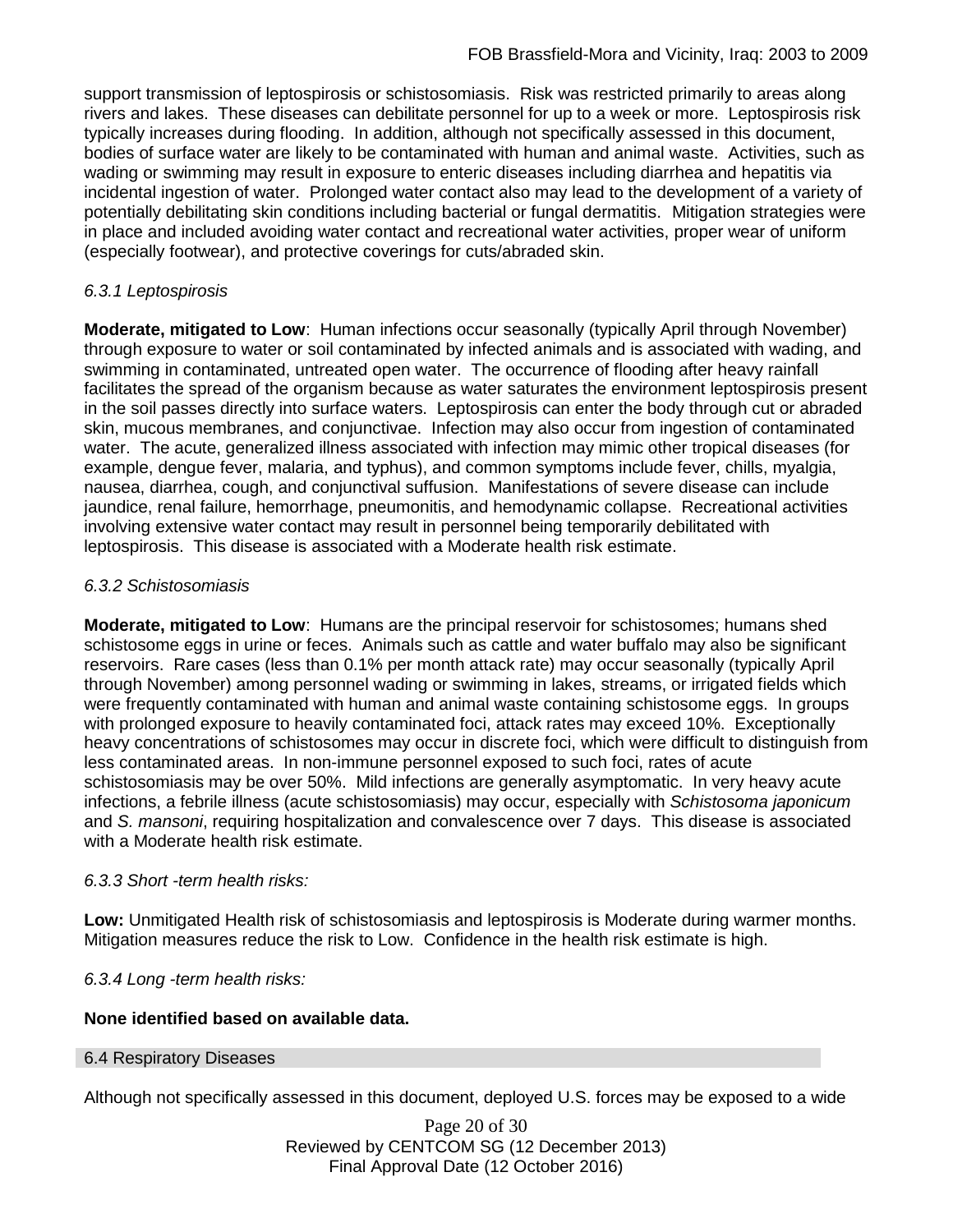variety of common respiratory infections in the local population. These include influenza, pertussis, viral upper respiratory infections, viral and bacterial pneumonia, and others. The U.S. military populations living in close-quarter conditions are at risk for substantial person-to-person spread of respiratory pathogens. Influenza is of particular concern because of its ability to debilitate large numbers of unvaccinated personnel for several days. Mitigation strategies were in place and included routine medical screenings, vaccination, enforcing minimum space allocation in housing units, implementing head-to-toe sleeping in crowded housing units, implementation of proper Personal Protective Equipment (PPE) when necessary for healthcare providers and detention facility personnel.

## *6.4.1 Tuberculosis (TB)*

**Moderate, mitigated to Low:** Potential health risk to U.S. personnel is Moderate, mitigated to Low, year round. Transmission typically requires close and prolonged contact with an active case of pulmonary or laryngeal TB, although it also can occur with more incidental contact. The Army Surgeon General has defined increased risk in deployed Soldiers as indoor exposure to locals or third country nationals of greater than one hour per week in a highly endemic active TB region. Additional mitigation included active case isolation in negative pressure rooms, where available.

## *6.4.2 Meningococcal meningitis*

**Low:** Meningococcal meningitis poses a Low risk and is transmitted from person to person through droplets of respiratory or throat secretions. Close and prolonged contact facilitates the spread of this disease. Meningococcal meningitis is potentially a very severe disease typically requiring intensive care; fatalities may occur in 5-15% of cases.

## *6.4.3 Short-term health risks:*

**Low:** Moderate (TB) to Low (for meningococcal meningitis). Overall risk was reduced to Low with mitigation measures. Confidence in the health risk estimate is high.

## *6.4.4 Long-term health risks:*

**None identified based on available data.** Tuberculosis is evaluated as part of the Post Deployment Health Assessment (PDHA). A TB skin test is required post-deployment if potentially exposed and is based upon individual service policies.

#### 6.5 Animal-Contact Diseases

#### *6.5.1 Rabies*

**Moderate, mitigated to Low:** Rabies posed a year-round moderate risk in Iraq. Prevalence of rabies in local animals was well above U.S. levels due to the lack of organized control programs. Dogs were the primary reservoir of rabies in Iraq, and a frequent source of human exposure. Rabies is transmitted by exposure to the virus-laden saliva of an infected animal, typically through bites, but could occur from scratches contaminated with the saliva. No cases of rabies acquired in Iraq have been identified in US Service Members to date. The vast majority (>99%) of persons who develop rabies disease will do so within a year after a risk exposure. There have been rare reports of individuals presenting with rabies disease up to six years or more after their last known risk exposure. Mitigation strategies included command emphasis of CENTCOM GO 1B, reduction of animal habitats, active pest management programs, and timely treatment of feral animal scratches/bites.

*6.5.2 Anthrax*

Page 21 of 30 Reviewed by CENTCOM SG (12 December 2013) Final Approval Date (12 October 2016)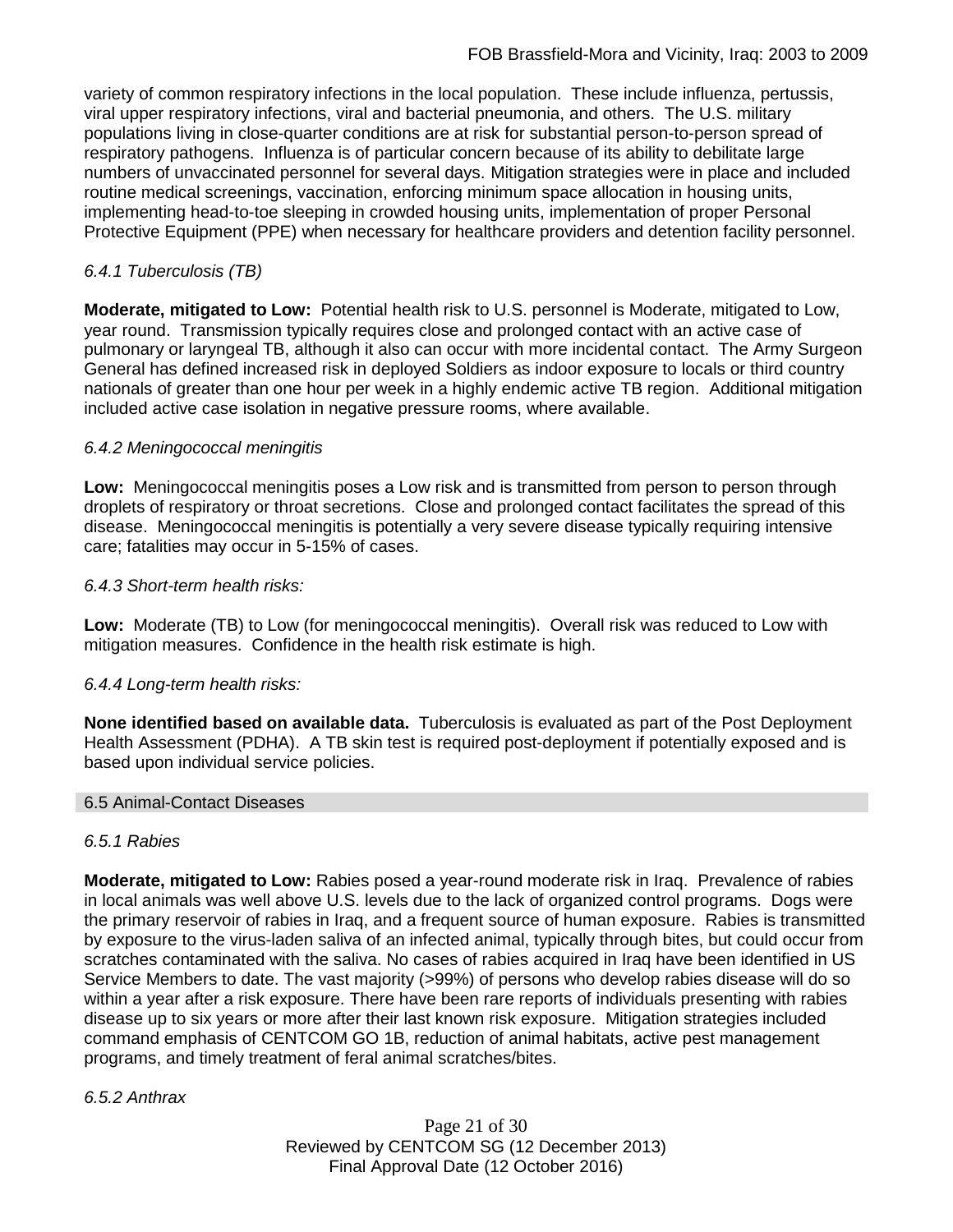**Low:** Anthrax cases are rare in indigenous personnel, and pose a Low risk to U.S. personnel. Anthrax is a naturally occurring infection; cutaneous anthrax is transmitted by direct contact with infected animals or carcasses, including hides. Eating undercooked infected meat may result in contracting gastrointestinal anthrax. Pulmonary anthrax is contracted through inhalation of spores and is extremely rare. Mitigation measures included vaccination, consuming approved food sources, proper food preparation and cooking temperatures, avoidance of animals and farms, dust abatement when working in these areas, vaccinations, and proper PPE for personnel working with animals.

## *6.5.3 Q-Fever*

**Moderate, mitigated to Low:** Potential health risk to U.S. personnel is Moderate, but mitigated to Low, year round. Rare cases are possible among personnel exposed to aerosols from infected animals, with clusters of cases possible in some situations. Significant outbreaks (affecting 1-50%) can occur in personnel with heavy exposure to barnyards or other areas where animals are kept. Unpasteurized milk may also transmit infection. The primary route of exposure is respiratory, with an infectious dose as low as a single organism. Incidence could result in debilitating febrile illness, sometimes presenting as pneumonia, typically requiring 1 to 7 days of inpatient care followed by return to duty. Mitigation strategies in place as listed in paragraph 6.5.2 except for vaccinations.

## *6.5.4 H5N1 avian influenza*

**Low:** Potential health risk to U.S. personnel is Low. Although H5N1 avian influenza (AI) is easily transmitted among birds, bird-to-human transmission is extremely inefficient. Human-to-human transmission appears to be exceedingly rare, even with relatively close contact. Extremely rare cases (less than 0.01% per month attack rate) could occur. Incidence could result in very severe illness with fatality rate higher than 50 percent in symptomatic cases. Mitigation strategies included avoidance of birds/poultry and proper cooking temperatures for poultry products.

#### *6.5.5* Short-term health risks:

**Low:** The short-term unmitigated risk is Moderate for rabies, and Q-fever, to Low for anthrax, and H5N1 avian influenza. Mitigation measures reduced the overall risk to Low.Confidence in risk estimate is high.

6.5.6 Long-term health risks:

**Low:** A Low long term risk exists for rabies because, in rare cases, the incubation period for rabies can be several years.

## **7 Venomous Animal/Insect**

All information was taken directly from the Clinical Toxinology Resources web site from the University of Adelaide, Australia (Reference 2). The species listed below have home ranges that overlap the location of FOB Brassfield-Mora and vicinity, and may present a health risk if they are encountered by personnel. See Section 9 for more information about pesticides and pest control measures.

#### 7.1 Spiders

• *Latrodectus pallidus*: Clinical effects uncertain, but related to medically important species, therefore major envenomation cannot be excluded.

> Page 22 of 30 Reviewed by CENTCOM SG (12 December 2013) Final Approval Date (12 October 2016)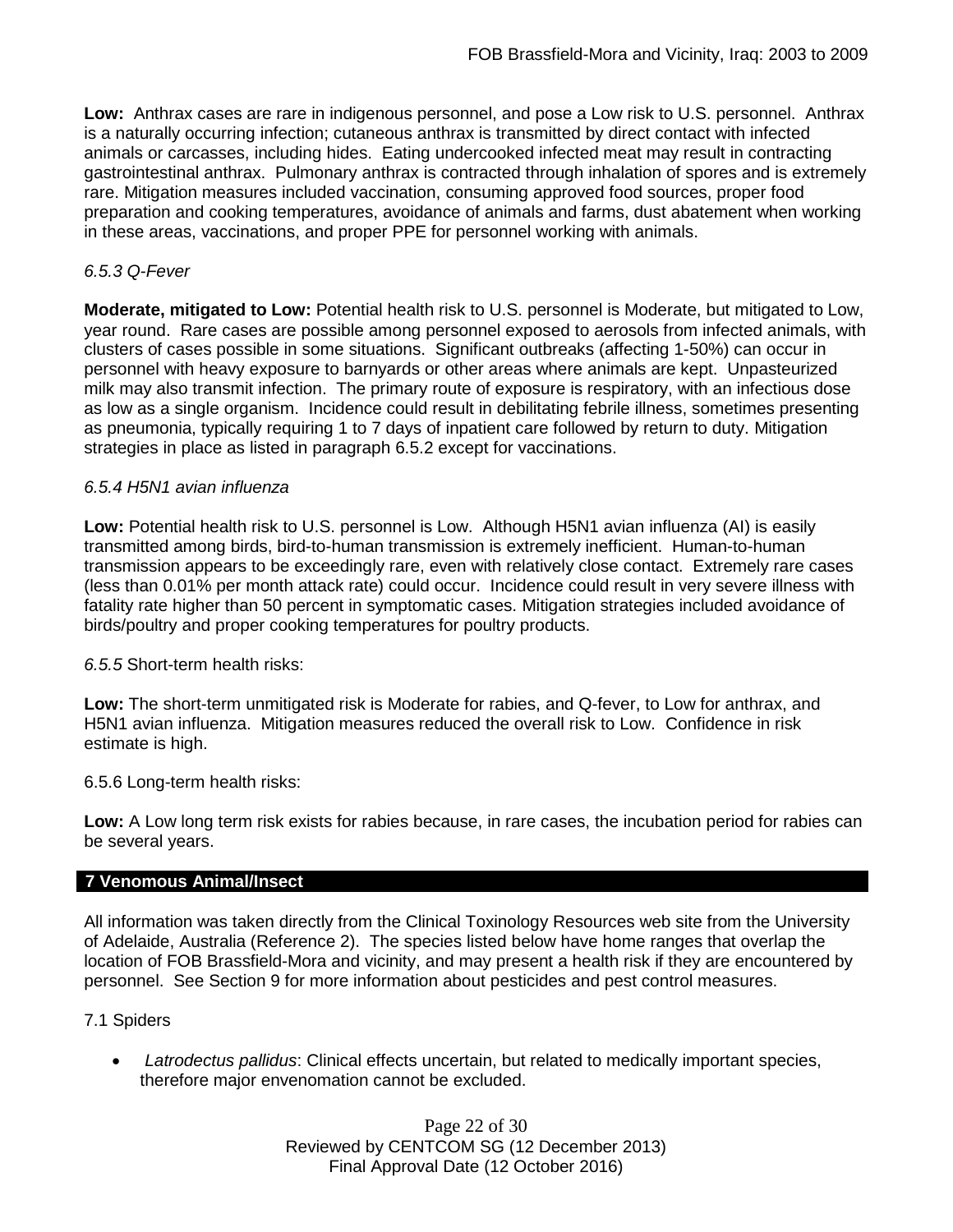7.2 Scorpions

• *Androctonus crassicauda (black scorpion): Severe envenoming possible and potentially lethal, however most stings cause only severe local pain.* 

• *Compsobuthus werneri Odontobuthus doriae*, *Orthochirus iraqus*, and *Orthochirus scrobiculosus*: Clinical effects unknown; there are a number of dangerous Buthid scorpions, but there are also some known to cause minimal effects only. Without clinical data, it is unclear where this species fits within that spectrum.

• *Hemiscorpius lepturus*: Severe envenoming possible, potentially lethal.

• *Hottentotta saulcyi*, *Hottentotta scaber*, and *Hottentotta schach*: Moderate envenoming possible but unlikely to prove lethal.

## 7.3 Snakes

• *Cerastes gasperettii*: Potentially lethal envenoming, though unlikely.

• *Hemorrhois ravergieri*, *Malpolon monspessulanus*, *Psammophis schokari*, *Pseudocyclophis persicus, Telescopus fallax* and *Telescopus tessellatus*: Clinical effects unknown, but unlikely to cause significant envenomation.

• *Macrovipera lebetina* subspecies e*uphratica* and subspecies *obtusa,and Vipera albicornuta* : Severe envenoming possible, potentially lethal.

• *Platyceps rhodorachis* and *Psammophis lineolatus*: Mild envenoming only, not likely to prove lethal.

• *Walterinnesia aegyptia*: Clinical effects unknown, but potentially lethal envenoming, though unlikely, cannot be excluded.

## *7.4* Short-term health risk:

**Low:** If encountered, effects of venom vary with species from mild localized swelling to potentially lethal effects. See effects of venom above. Mitigation strategies included avoiding contact, proper wear of uniform (especially footwear), and timely medical treatment. Confidence in the health risk estimate is low (Reference 9, Table 3-6).

7.5 Long-term health risk:

## **None identified.**

# **8 Heat/Cold Stress**

## 8.1 Heat

Summer (June - September) monthly mean temperatures range from 89 degrees Fahrenheit (°F) to 98 °F with an average temperature of 94 °F based on historical climatological data from the U.S. Air Force Combat Climatology Center, 14<sup>th</sup> Weather Squadron. The health risk of heat stress/injury based on temperatures alone is Low (< 78 °F) from October – April, high (82-87.9°F) in May, and extremely high

> Page 23 of 30 Reviewed by CENTCOM SG (12 December 2013) Final Approval Date (12 October 2016)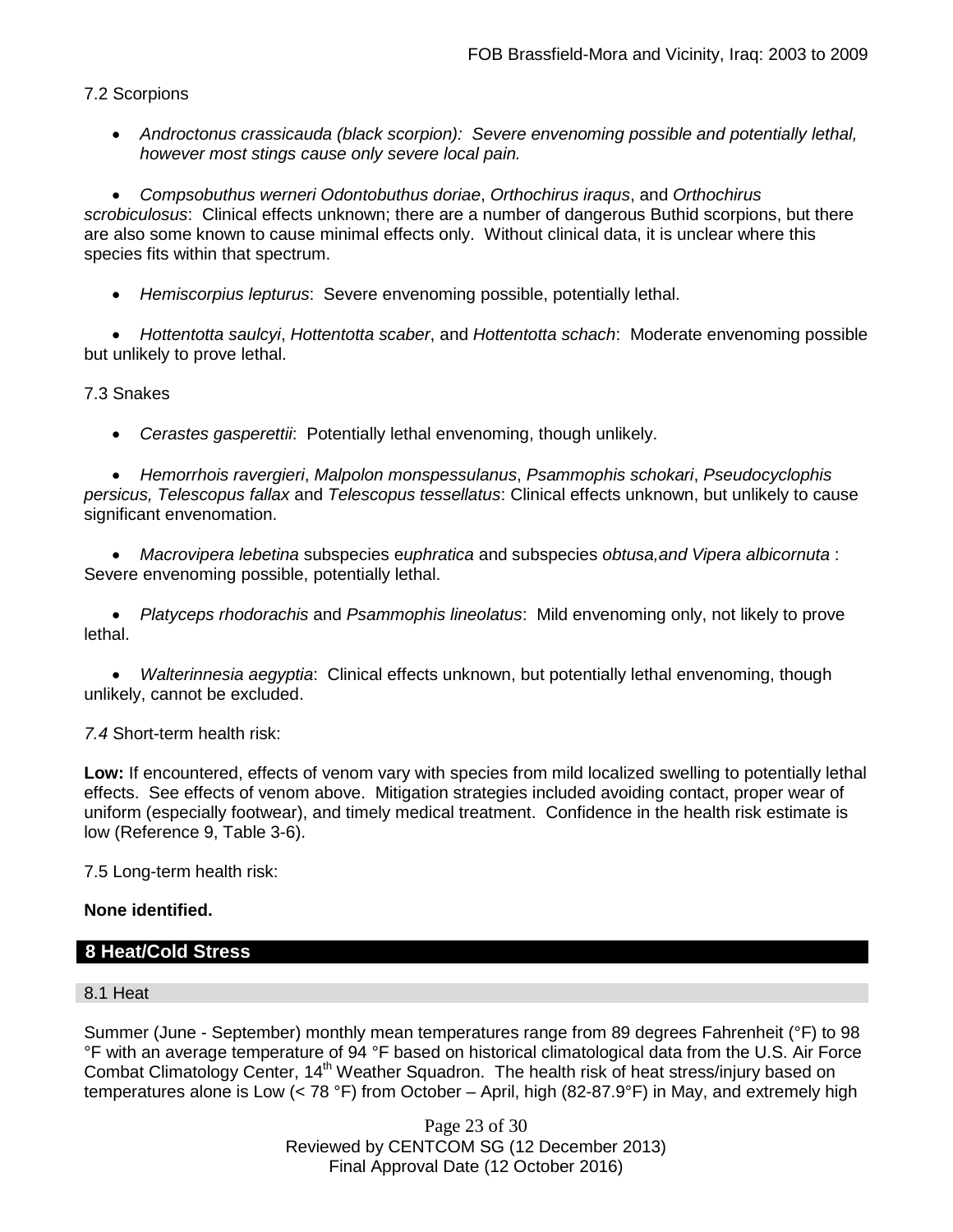(≥ 88°F) from June to September. However, work intensity and clothing/equipment worn pose greater health risk of heat stress/injury than environmental factors alone (Reference 6). Managing risk of hot weather operations included monitoring work/rest periods, proper hydration, and taking individual risk factors (e.g. acclimation, weight, and physical conditioning) into consideration. Risk of heat stress/injury was reduced with preventive measures

## 8.1.1 Short-term health risk:

**Low to High, mitigated to Low:** The risk of heat injury was reduced to low through preventive measures such as work/rest cycles, proper hydration and nutrition, air conditioning, and monitoring Wet Bulb Globe Temperature (WBGT). Based on the mean maximum temperature and the days with temperature larger than 90 °F in a month, the risk of heat injury in unacclimatized or susceptible populations (older, previous history of heat injury, poor physical condition, underlying medical/health conditions), and those under operational constraints (equipment, PPE, vehicles) could be High from May – October, and Low from November – April. Confidence in the health risk estimate is low (Reference 9, Table 3-6).

## 8.1.2 Long-term health risk:

**Low:** The long-term risk is Low. However, the risk may be greater for certain susceptible persons– those older (i.e., greater than 45 years), in lesser physical shape, or with underlying medical/health conditions. Long-term health implications from heat injuries are rare but may occur, especially from more serious injuries such as heat stroke. It is possible that high heat in conjunction with various chemical exposures may increase long-term health risks, though specific scientific evidence is not conclusive. Confidence in these risk estimates is medium (Reference 9, Table 3-6).

#### 8.2 Cold

## 8.2.1 Short-term health risks:

Winter (December - March) temperatures range from 47 °F to 64 °F with an average temperature of 54 °F based on historical climatological data from the U.S. Air Force Combat Climatology Center, 14<sup>th</sup> Weather Squadron. Because even on warm days a significant drop in temperature after sunset by as much as 40 °F can occur, there is a risk of cold stress/injury in March. The risk assessment for Non-Freezing Cold Injuries (NFCI), such as chilblain, trench foot, and hypothermia, is Low based on historical temperature and precipitation data. Frostbite is unlikely to occur because temperatures rarely drop below freezing. However, personnel may encounter significantly lower temperatures during field operations at higher altitudes. As with heat stress/injuries, cold stress/injuries are largely dependent on operational and individual factors instead of environmental factors alone.

**Low:** The health risk of cold injury is Low. Confidence in the health risk estimate is medium.

8.1.2 Long-term health risk:

**Low:** The health risk of cold injury is Low. Confidence in the health risk estimate is high.

## **9 Noise**

#### 9.1 Continuous

No specific continuous noise hazard sources were documented in the DOEHRS or MESL for FOB Brassfield-Mora and vicinity from 01 December 2003 to 17 August 2009 timeframe.

> Page 24 of 30 Reviewed by CENTCOM SG (12 December 2013) Final Approval Date (12 October 2016)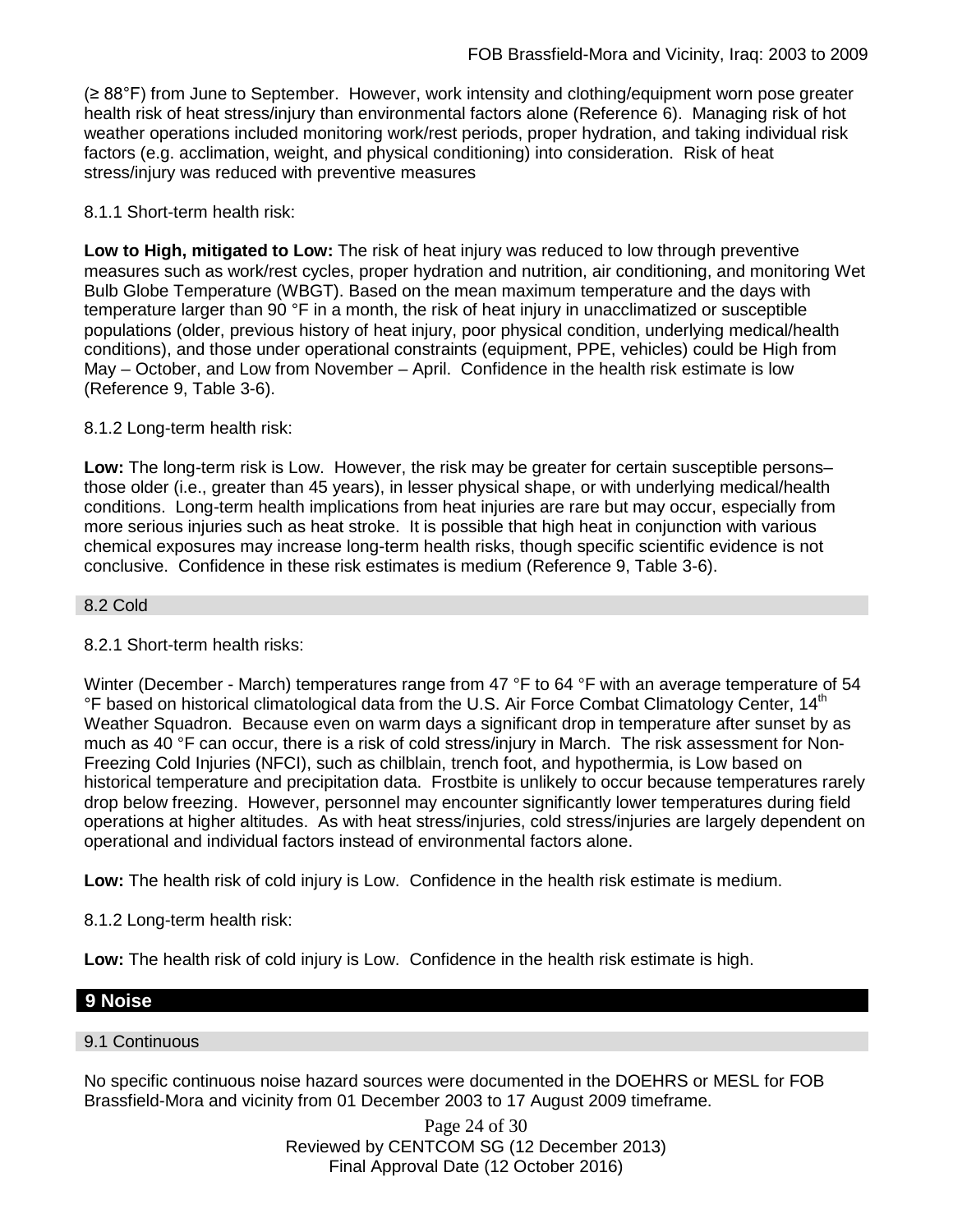According to the Base Camp Assessments (BCA) found in MESL, hearing protection was used and the noise level detected within the FOB met the standards without exceeding 85 dBA on routine basis or living area.

9.1.1 Short and long-term health risks:

## **Not evaluated**

#### 9.2 Impulse

No specific impulse noise hazard sources were documented in the DOEHRS or MESL for FOB Brassfield-Mora and vicinity from 01 December 2003 to 17 August 2009 timeframe.

According to the Base Camp Assessments (BCA) found in MESL, hearing protection was used and the noise level detected within the FOB met the standards without exceeding 85 dBA on routine basis or living area.

9.2.1 Short-term and Long-term health risks:

## **Not evaluated**.

## **10 Unique Incidents/Concerns**

#### 10.1 Potential environmental contamination sources

DoD personnel are exposed to various chemical, physical, ergonomic, and biological hazards in the course of performing their mission. These types of hazards depend on the mission of the unit and the operations and tasks which the personnel are required to perform to complete their mission. The health risk associated with these hazards depends on a number of elements including what materials are used, how long the exposure last, what is done to the material, the environment where the task or operation is performed, and what controls are used. The hazards can include exposures to heavy metal particulates (e.g. lead, cadmium, manganese, chromium, and iron oxide), solvents, fuels, oils, and gases (e.g. carbon monoxide, carbon dioxide, oxides of nitrogen, and oxides of sulfur). Most of these exposures occur when performing maintenance task such as painting, grinding, welding, engine repair, or movement through contaminated areas. Exposures to these occupational hazards can occur through inhalation (air), skin contact, or ingestion; however exposures through air are generally associated with the highest health risk.

#### 10.2 Waste Sites/Waste Disposal

At FOB Brassfield-Mora, waste water and solid waste were handled by contractor Kellogg Brown & Root (KBR). Solid wastes were sent to incinerators or burn pits for disposal. Hazardous wastes were stored and sent to the adjacent FOB Speicher for disposal.

At PB Razor, waste water was reported to be hauled and disposed into the Tigris River. Solid waste was incinerated within burn-out latrines. Hazardous waste was sent to FOB Speicher for disposal.

At PB Olson, no official reports were found in DOEHRS or MESL to identify or confirm the methods of waste disposal at PB Olson from 2003 to 2009. However, the solid wastes could likely be burned on site in a small burn pit and the medical wastes were hauled to FOB Speicher based on the similar waste disposal methods used in the adjacent FOB Brassfield-Mora and PB Razor.

> Page 25 of 30 Reviewed by CENTCOM SG (12 December 2013) Final Approval Date (12 October 2016)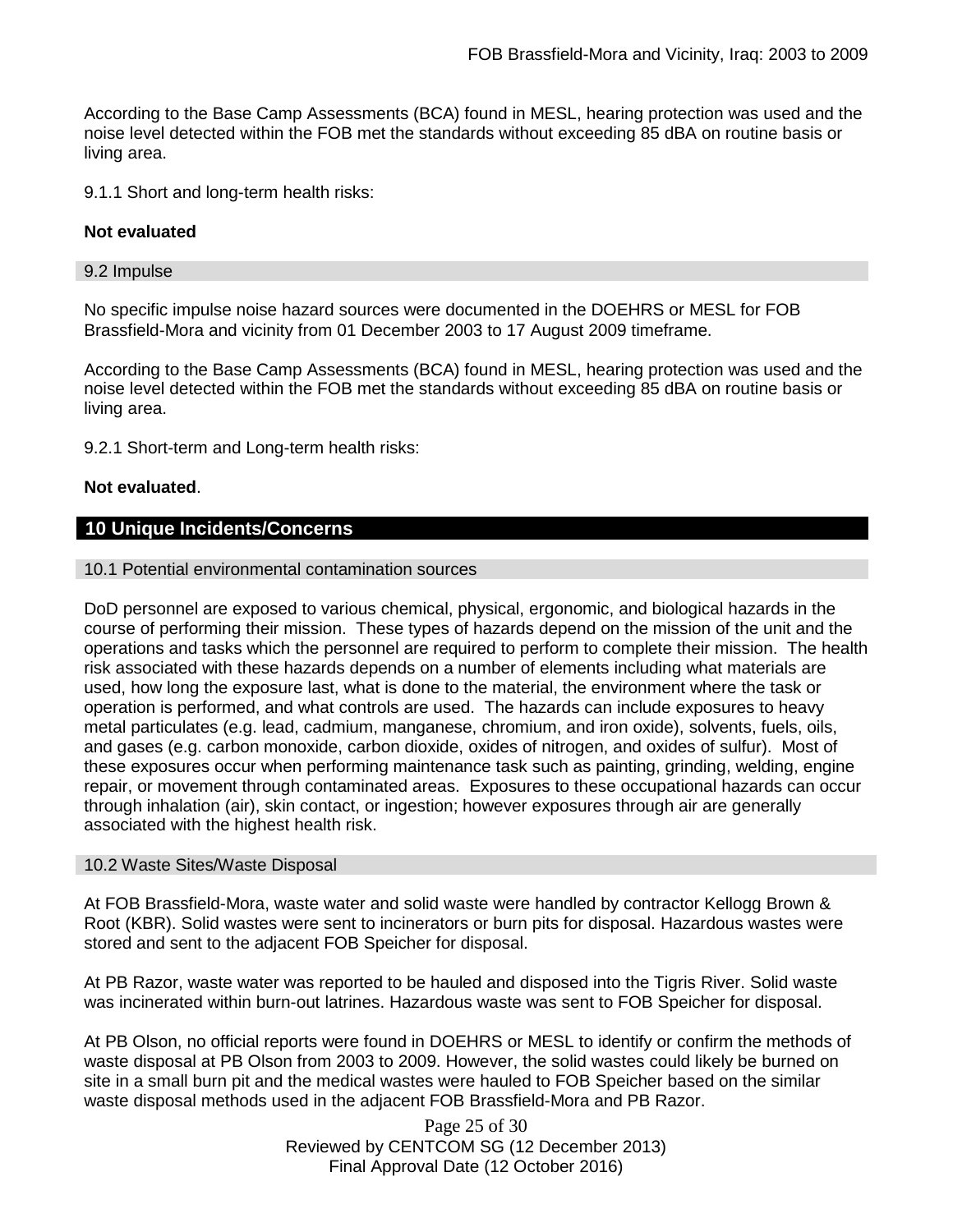## 10.3 Fuel/petroleum products/industrial chemical spills

No specific reports regarding fuel, petroleum products, or industrial chemical spills at FOB Brassfield-Mora and vicinity from 01 December 2003 to 17 August 2009 were found in DOEHRS or MESL.

However, field exposure notes from soil sampling reports in October and November of 2006 indicated that 20,000 gallons of fuel were spilled on ground at FOB Brassfield-Mora in October 2006. It was raining occasionally for three days after the spill. Liners and sandbags were utilized to prevent further spills on ground. No further reports indicated or confirmed that the spilled spots were cleaned. The adjacent water source was underground well, and located about 400 meters away. It was unlikely contaminated due to the long distance between the water source and spilled spots. One treated nondrinking water sample collected at the water source site in November 2006 confirmed that no health risks were identified.

## 10.4 Pesticides/Pest Control:

The health risk of exposure to pesticide residues is considered within the framework of typical residential exposure scenarios, based on the types of equipment, techniques, and pesticide products that have been employed, such as enclosed bait stations for rodenticides, various handheld equipment for spot treatments of insecticides and herbicides, and a number of ready-to-use (RTU) methods such as aerosol cans and baits. The control of rodents required the majority of pest management inputs, with the acutely toxic rodenticides staged as solid formulation lethal baits placed in tamper-resistant bait stations indoors and outdoors throughout cantonment areas. Nuisance insects, including biting and stinging insects such as bees, wasps, and ants, also required significant pest management inputs. Use of pesticides targeting these pests generally involved selection of compounds with low mammalian toxicity and short-term residual using pinpoint rather than broadcast application techniques. No specific hazard sources were documented in DOEHRS or MESL data portal. A total of two pesticide application reports in the MESL data portal for FOB Brassfield-Mora and vicinity (December 2003 to August 2009) list the usage of pesticides on the site. For pesticide products applied during this period, the EPA approved label has been archived, providing a framework how each pesticide handled and applied (see below).

## 10.4.1 Rodenticides

Trapper Glue Board (USEPA Registration number: 12455-WI-1), Talon Weatherblox XT (EPA Registration number: 100-1055), and Talon G (USEPA Registration number: 100-1050) were reported and used by contractor KBR to control rodents at FOB Brassfield-Mora in April and June of 2006.

Besides using the rodenticides, eliminating harborage areas was another measure to control rodents in FOB Brassfield-Mora and vicinity during the time frame.

## 10.4.2 Insecticides

Insecticides used to control ants, bees, crickets, fleas, flies, lice, mosquitoes, spiders, termites, and wasps included Blue Streak Fly Bait (EPA Registration number: 270-255), Catchmaster Fly Stick (EPA Registration number: 48377-NY-1), Fly Be Gone (EPA Registration number: 082048-zaf-001), Tempo Ultra WP (USEPA Registration number: 3125-390), and Tempo SC Ultra (EPA Registration number: 3125-498). These insecticides were reported to be applied at FOB Brassfield-Mora by contractor KBR in April and June of 2006.

Besides using the insecticides, other measures such as keeping trash containers closed and

Page 26 of 30 Reviewed by CENTCOM SG (12 December 2013) Final Approval Date (12 October 2016)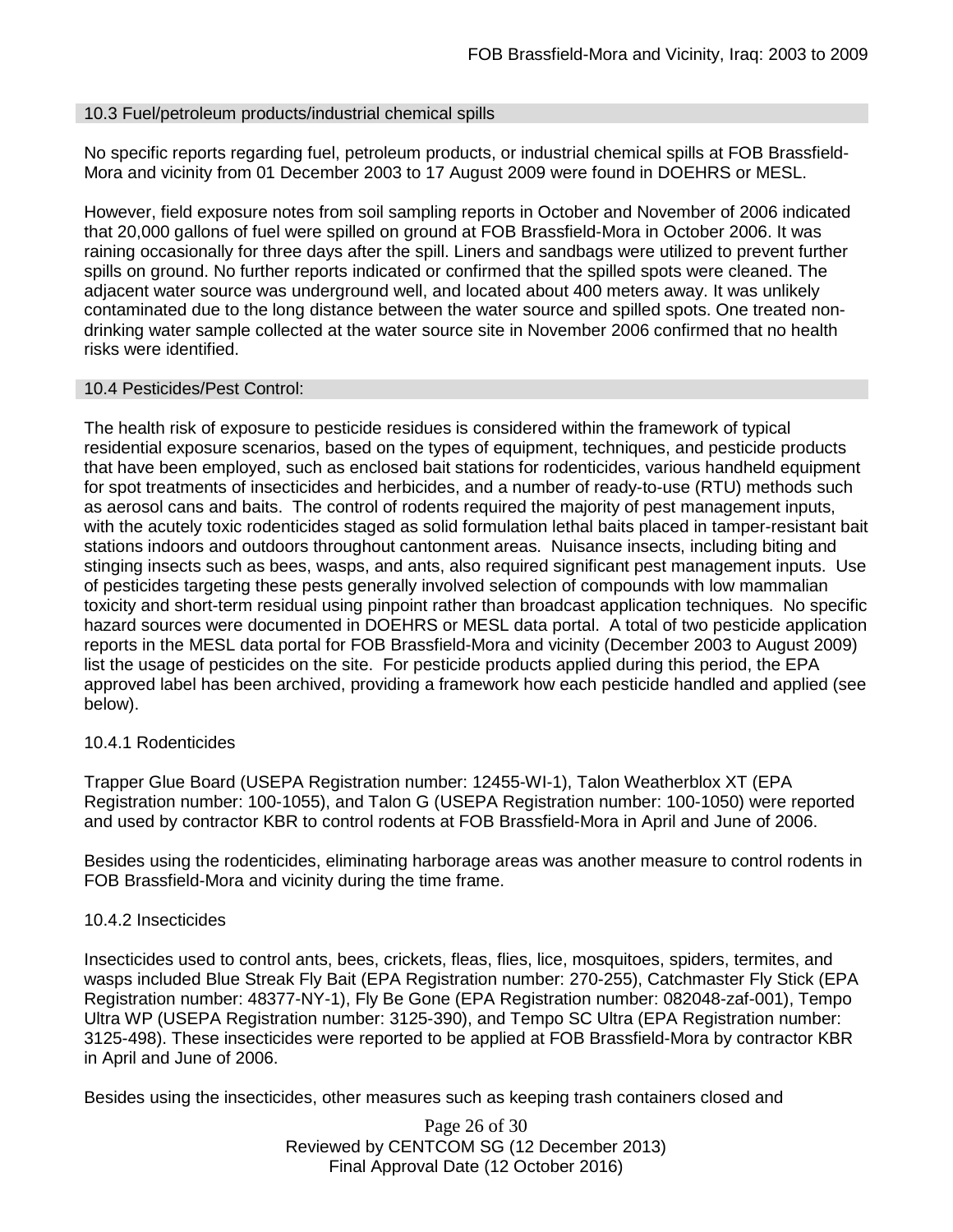minimizing moisture outside food-service areas were used to control insects in FOB Brassfield-Mora and vicinity during the time frame. Additionally, use of permethrin treated uniforms was suggested for Soldiers deployed at FOB Brassfield-Mora and vicinity during the time frame to prevent exposure to insect-borne diseases, such as tick-borne and mosquito-borne diseases.

## 10.4.3 Short-term and Long-term health risks

## **Not evaluated due to insufficient data**

#### 10.5 Asbestos

No specific Asbestos containing materials (ACM) reports regarding the application of asbestos at FOB Brassfield-Mora and vicinity from 01 December 2003 to 17 August 2009 were found in DOEHRS or MESL.

## 10.6 Lead Based Paint

No specific reports regarding the application of lead based paint at FOB Brassfield-Mora and vicinity from 01 December 2003 to 17 August 2009 were found in DOEHRS or MESL.

#### 10.7 Burn Pit

While not specific to FOB Brassfield-Mora and vicinity, the consolidated epidemiological and environmental sampling and studies on burn pits that have been conducted as of the date of this publication have been unable to determine whether an association does or does not exist between exposures to emissions from the burn pits and long-term health effects (Reference 7). The committee's review of the literature and the data suggests that service in Iraq or Afghanistan (i.e., a broader consideration of air pollution than exposure only to burn pit emissions) may be associated with longterm health effects, particularly in susceptible (e.g., those who have asthma) or highly exposed subpopulations, such as those who worked at the burn pit. Such health effects would be due mainly to high ambient concentrations of PM from both natural and anthropogenic sources, including military sources. If that broader exposure to air pollution turns out to be relevant, potentially related health effects of concern are respiratory and cardiovascular effects and cancer. Susceptibility to the PM health effects could be exacerbated by other exposures, such as stress, smoking, local climatic conditions, and co-exposures to other chemicals that affect the same biologic or chemical processes. Individually, the chemicals measured at burn pit sites in the study were generally below concentrations of health concern for general populations in the United States. However, the possibility of exposure to mixtures of the chemicals raises the potential for health outcomes associated with cumulative exposure to combinations of the constituents of burn pit emissions and emissions from other sources.

10.7.1 Particulate matter, less than10 micrometers (PM<sub>10</sub>) and less than 2.5 micrometers (PM<sub>2.5</sub>)

Although there were  $PM_{10}$  or  $PM_{2.5}$  air samples that have been collected and reported at FOB Brassfield-Mora and vicinity, there was no valid PM ambient air samples specifically collected at or around the burn pits at the above areas from 01 December 2003 to 17 August 2009.

10.7.1.1 Short-term and long-term health risks:

## **Not evaluated due to insufficient sampling data.**

10.7.2 Volatile Organic Compounds (VOC)

Page 27 of 30 Reviewed by CENTCOM SG (12 December 2013) Final Approval Date (12 October 2016)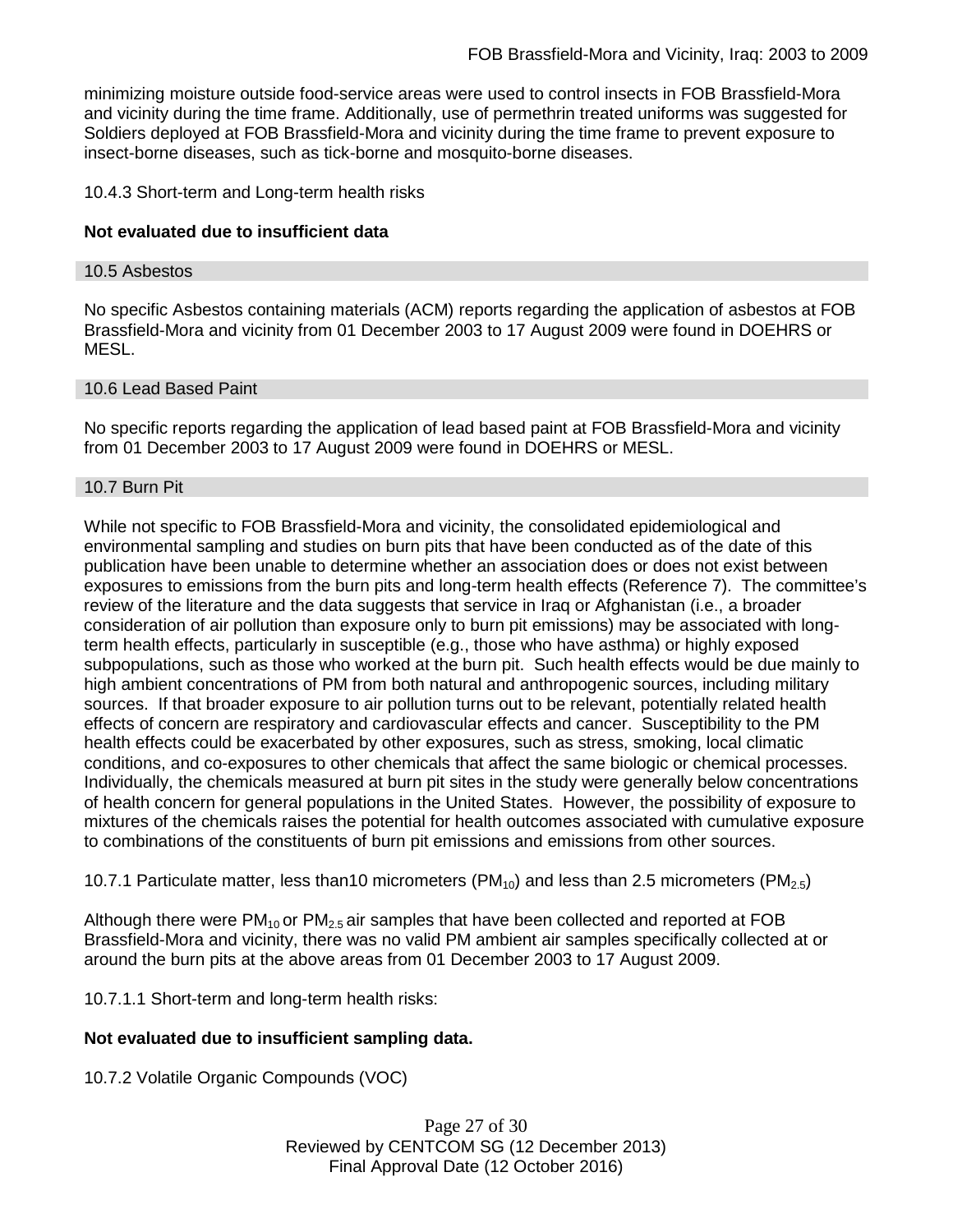In 2006, a total of four valid VOC air samples were collected around the burn pits (within 25-feet radius) at PB Olson. No parameters exceeded the 1-year negligible MEGs.

In 2007, a total of two valid VOC air samples were collected at the burn pits at PB Olson. No parameters exceeded the 1-year negligible MEGs.

10.7.2.1 Short-term and long-term health risks:

**Not evaluated for years of 2003, 2004, 2005, 2008, and 2009 due to unavailable sampling data.**

**None identified for 2006 and 2007.** 

**The overall short-term and long-term VOC health risk at FOB Brassfield-Mora and vicinity from 2003 to 2009 was none based on the available sampling data.**

> Page 28 of 30 Reviewed by CENTCOM SG (12 December 2013) Final Approval Date (12 October 2016)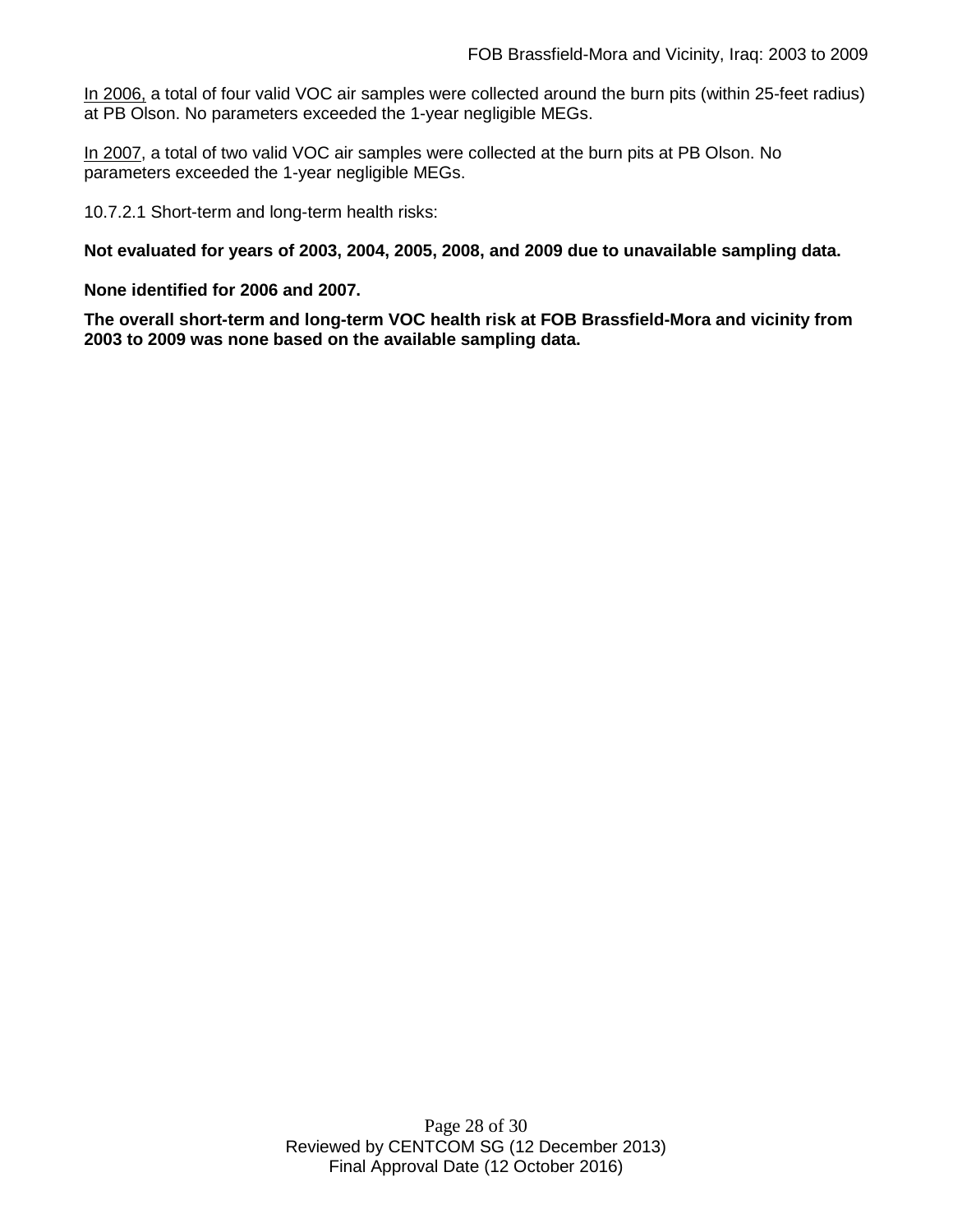## **11 References[1](#page-28-0)**

- 1. Casarett and Doull's Toxicology: the Basic Science of Poisons, Chapter 2- Principles of Toxicology; Fifth Edition, McGraw Hill, New York.
- 2. Clinical Toxinology Resources: [http://www.toxinology.com/.](http://www.toxinology.com/) University of Adelaide, Australia.
- 3. Defense Occupational and Environmental Health Readiness System (referred to as the DOEHRS-EH database) at https://doehrs-ih.csd.disa.mil/Doehrs/. Department of Defense (DoD) Instruction 6490.03, *Deployment Health*, 2006.
- 4. DoDI 6055.05, Occupational and Environmental Health, 2008.
- 5. DoD MESL Data Portal: https://mesl.apgea.army.mil/mesl/.Some of the data and reports used may be classified or otherwise have some restricted distribution.
- 6. Goldman RF. 2001. Introduction to heat-related problems in military operations. *In*: Textbook of military medicine: medical aspects of harsh environments Vol. 1, Pandolf KB, and Burr RE (Eds.), Office of the Surgeon General, Department of the Army, Washington DC.
- 7. IOM (Institute of Medicine). 2011*.* Long-term health consequences of exposure to burn pits in Iraq and Afghanistan*.* Washington, DC: The National Academies Press.
- 8. Joint Staff Memorandum (MCM) 0028-07, Procedures for Deployment Health Surveillance, 2007.
- 9. USA PHC TG230, June 2010 Revision.

 $\overline{a}$ 

- 10. USACHPPM. 2008. Particulate Matter Factsheet; 64-009-0708, 2008.
- 11. Modification 11 to United States Central Command Individual Protection and Individual Unit Deployment Policy, 2 December 2011.
- 12. Agency for Toxic Substances and Disease Registry, Public Health Statement for Naphthalene, 1- Methylnaphthalene, and 2-Methylnaphthalene, August 2005, [http://www.atsdr.cdc.gov/PHS/PHS.asp?id=238&tid=43.](http://www.atsdr.cdc.gov/PHS/PHS.asp?id=238&tid=43)

Page 29 of 30 Reviewed by CENTCOM SG (12 December 2013) Final Approval Date (12 October 2016)

<span id="page-28-0"></span> $1$  NOTE. The data are currently assessed using the 2010 TG230. The general method involves an initial review of the data which eliminates all chemical substances not detected above 1-yr negligible MEGs. Those substances screened out are not considered acute or chronic health hazards so are not assessed further. For remaining substances, acute and chronic health effects are evaluated separately for air water (soil is only evaluated for long term risk). This is performed by deriving separate short-term and long term population exposure level and estimates (referred to as population exposure point concentrations (PEPC)) that are compared to MEGs derived for similar exposure durations. If less than or equal to negligible MEG the risk is Low. If levels are higher than negligible then there is a chemical-specific toxicity and exposure evaluation by appropriate SMEs, which includes comparison to any available marginal, critical or catastrophic MEGs. For drinking water 15 L/day MEGs are used for the screening while site specific 5-15 L/day are used for more detailed assessment. For nondrinking water (such as that used for personal hygiene or cooking) the 'consumption rate' is limited to 2 L/day (similar to the EPA) which is derived by multiplying the 5 L/day MEG by a factor of 2.5. This value is used to conservatively assess non drinking uses of water.